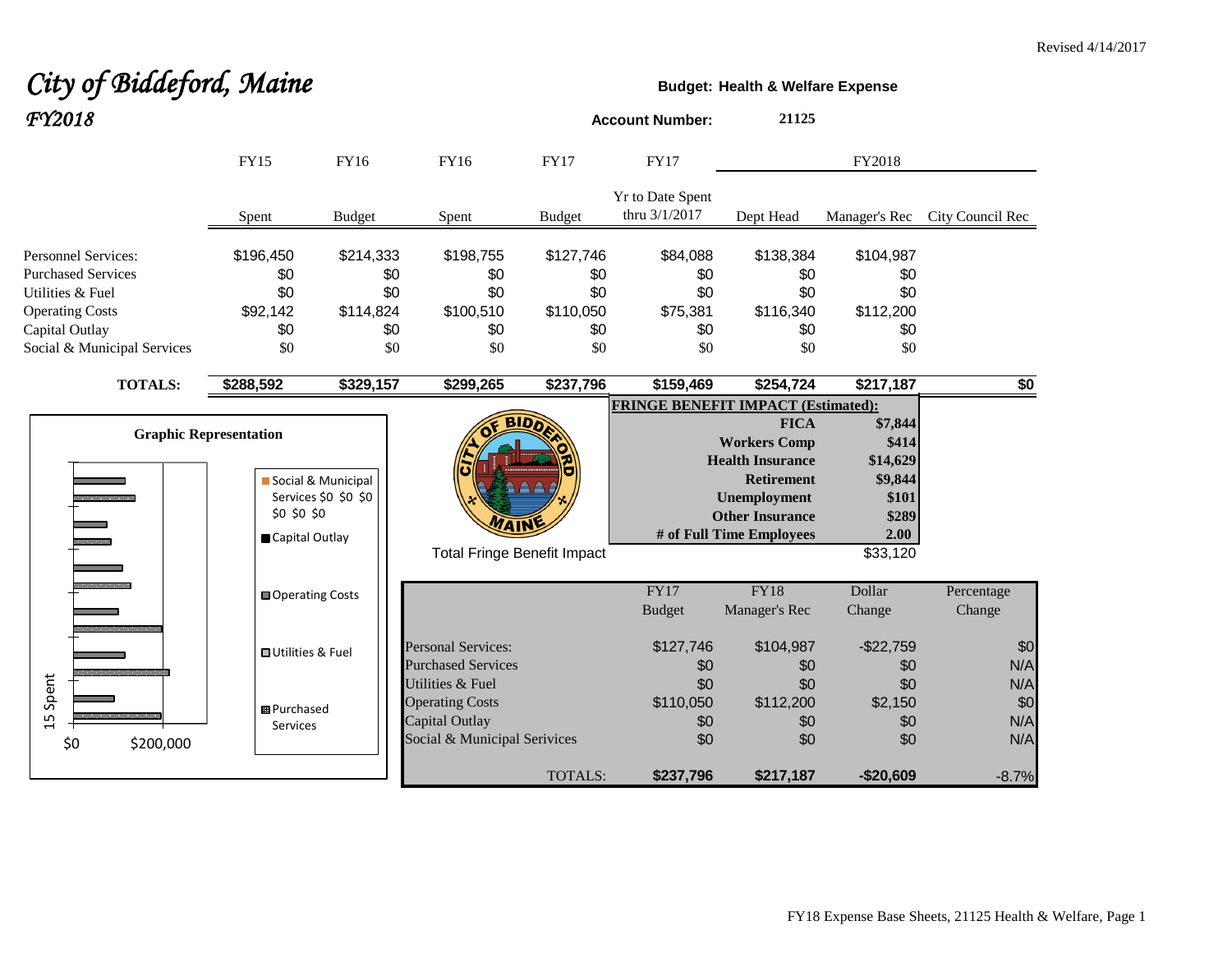#### FY2018 Personnel Services

| Account       |                                     | <b>FY15</b> | <b>FY16</b>   | <b>FY16</b> | <b>FY17</b>   | <b>FY17</b>             | FY2018    |           |
|---------------|-------------------------------------|-------------|---------------|-------------|---------------|-------------------------|-----------|-----------|
| Number        | Description                         | Spent       | <b>Budget</b> | Spent       | <b>Budget</b> | <b>Yr to Date Spent</b> | Dept Head | Mgr's Rec |
|               |                                     |             |               |             |               |                         |           |           |
|               | 60101 Dept Manager Salary Exp       | \$73,980    | \$75,740      | \$64,266    | \$0           | \$0                     | \$0       | \$0       |
|               | 60102 Mid Mgmt Hrly Employee Wag    | \$0         | \$0           | \$66        | \$0           | \$0                     | \$0       | \$0       |
|               | 60105 F-T Employee Wage Exp         | \$82,919    | \$85,816      | \$87,803    | \$91,647      | \$62,566                | \$101,427 | \$101,427 |
|               | 60129 Insurance Buyout Pay          | \$1,500     | \$1,500       | \$1,500     | \$1,500       | \$750                   | \$1,500   | \$1,500   |
|               | 60201 FICA/Medicare-ER Share Exp    | \$11,508    | \$12,474      | \$11,185    | \$7,259       | \$4,655                 | \$7,538   | \$0       |
|               | 60202 MPERS-Employer Share Exp      | \$12,291    | \$14,512      | \$13,551    | \$9,015       | \$5,944                 | \$9,460   | \$0       |
|               | 60210 HPHC Ins Employer Share Exp   | \$11,595    | \$20,660      | \$18,430    | \$13,083      | \$8,800                 | \$14,617  | \$0       |
|               | 60212 S-T Disability ER Share Exp   | \$185       | \$245         | \$208       | \$162         | \$142                   | \$222     | \$0       |
|               | 60213 L-T Disability ER Share Exp   | \$182       | \$241         | \$153       | \$0           | \$0                     | \$0       | $\$0$     |
|               | 60216 Delta Dental ER Share         | \$0         | \$0           | \$0         | \$0           | \$0                     | \$0       | \$0       |
|               | 60217 RHSA Plan ER Share            | \$0         | \$0           | \$0         | \$1,560       | \$774                   | \$1,560   | \$0       |
|               | 60251 Conferences/Training Expense  | \$605       | \$700         | \$290       | \$900         | \$160                   | \$500     | \$500     |
|               | 60252 Travel/Mileage Expense        | \$1,240     | \$2,000       | \$744       | \$2,000       | \$236                   | \$1,000   | \$1,000   |
|               | 60253 Food/Lodging Expense          | \$356       | \$325         | \$560       | \$500         | \$0                     | \$500     | \$500     |
|               | 60256 Dues/Memberships Expense      | \$90        | \$120         | \$0         | \$120         | \$60                    | \$60      | \$60      |
|               |                                     |             |               |             |               |                         |           |           |
| <b>Totals</b> |                                     | \$196,450   | \$214,333     | \$198,755   | \$127,746     | \$84,088                | \$138,384 | \$104,987 |
|               | <b>FY2018 Other Operating Costs</b> |             |               |             |               |                         |           |           |
| Account       |                                     | <b>FY15</b> | <b>FY16</b>   | <b>FY16</b> | <b>FY17</b>   | <b>FY17</b>             | FY2018    |           |
| Number        | Description                         | Spent       | <b>Budget</b> | Spent       | <b>Budget</b> | Yr to Date Spent        | Dept Head | Mgr's Rec |
|               |                                     |             |               |             |               |                         |           |           |
|               | 60500 Admin/Office Supp/Eqt Non-C   | \$2,196     | \$2,000       | \$1,377     | \$1,850       | \$374                   | \$1,000   | \$1,000   |
|               | 60501 Operating Supp/Eqt Non-Cap    | \$1,450     | \$3,200       | \$5,545     | \$1,500       | \$1,283                 | \$4,140   | \$0       |
|               | 60502 Printing & Copying Expense    | \$108       | \$125         | \$0         | \$150         | \$0                     | \$150     | \$150     |
|               | 60730 G.A. Electricity Expense      | \$3,274     | \$5,390       | \$1,609     | \$2,250       | \$1,903                 | \$3,500   | \$3,500   |
|               | 60731 G.A. Client Rent Expense      | \$77,989    | \$88,754      | \$82,890    | \$90,000      | \$60,523                | \$90,000  | \$90,000  |
|               | 60732 G.A. Food/Grocery Expense     | \$1,490     | \$4,500       | \$1,584     | \$3,000       | \$3,204                 | \$4,500   | \$4,500   |
|               | 60734 G.A. Burials Expense          | \$5,250     | \$4,500       | \$6,757     | \$6,900       | \$5,911                 | \$8,500   | \$8,500   |
|               | 60736 G.A. Conveyance               | \$68        | \$200         | \$45        | \$150         | \$124                   | \$50      | \$50      |
|               | 60737 G.A. Telephone Expense        | \$0         | \$100         | \$0         | \$100         | \$0                     | \$0       | \$0       |
|               | 60738 G.A. Sewer User Fee Expense   | \$0         | \$75          | \$0         | \$75          | \$0                     | \$0       | \$0       |
|               | 60739 G.A. Heating Fuel Expense     | \$0         | \$1,500       | \$284       | \$1,000       | \$345                   | \$1,000   | \$1,000   |
|               | 60740 G.A. Bottled Gas Expense      | \$0         | \$200         | \$0         | \$200         | \$0                     | \$0       | \$0       |
|               | 60741 G.A. Miscellaneous Expense    | \$46        | \$205         | \$261       | \$800         | \$1,100                 | \$2,500   | \$2,500   |
|               | 60742 G.A. Water Expense            | \$0         | \$75          | \$0         | \$75          | \$0                     | \$0       | \$0       |
|               | 60743 G.A. Medical Expense          | \$271       | \$4,000       | \$160       | \$2,000       | \$614                   | \$1,000   | \$1,000   |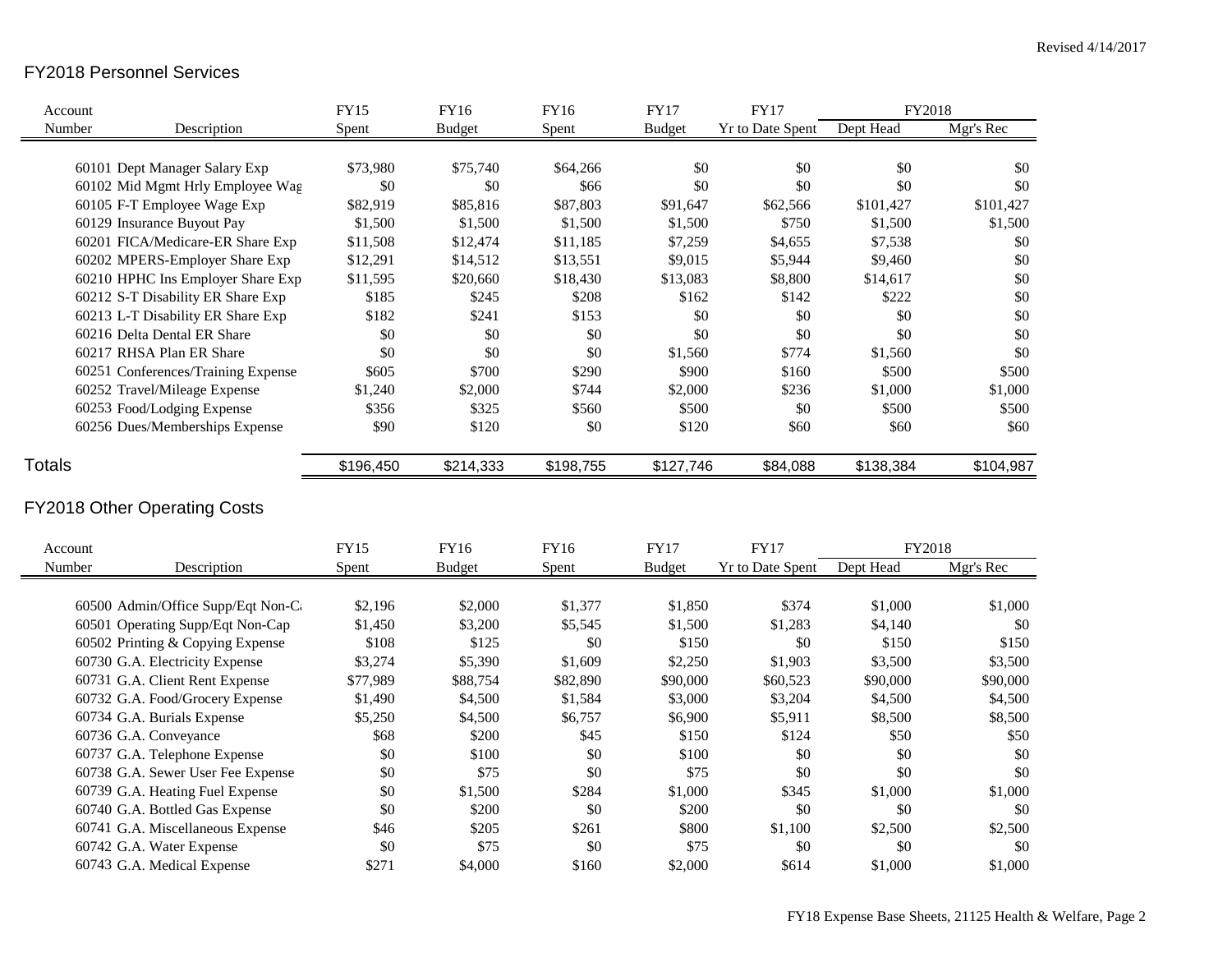| Totals | \$92,142 | 14,824<br>0.11<br>- 112 1 | \$100,510 | \$110,050 | \$75,381 | \$116,340 | \$112,200 |
|--------|----------|---------------------------|-----------|-----------|----------|-----------|-----------|
|        |          |                           |           |           |          |           |           |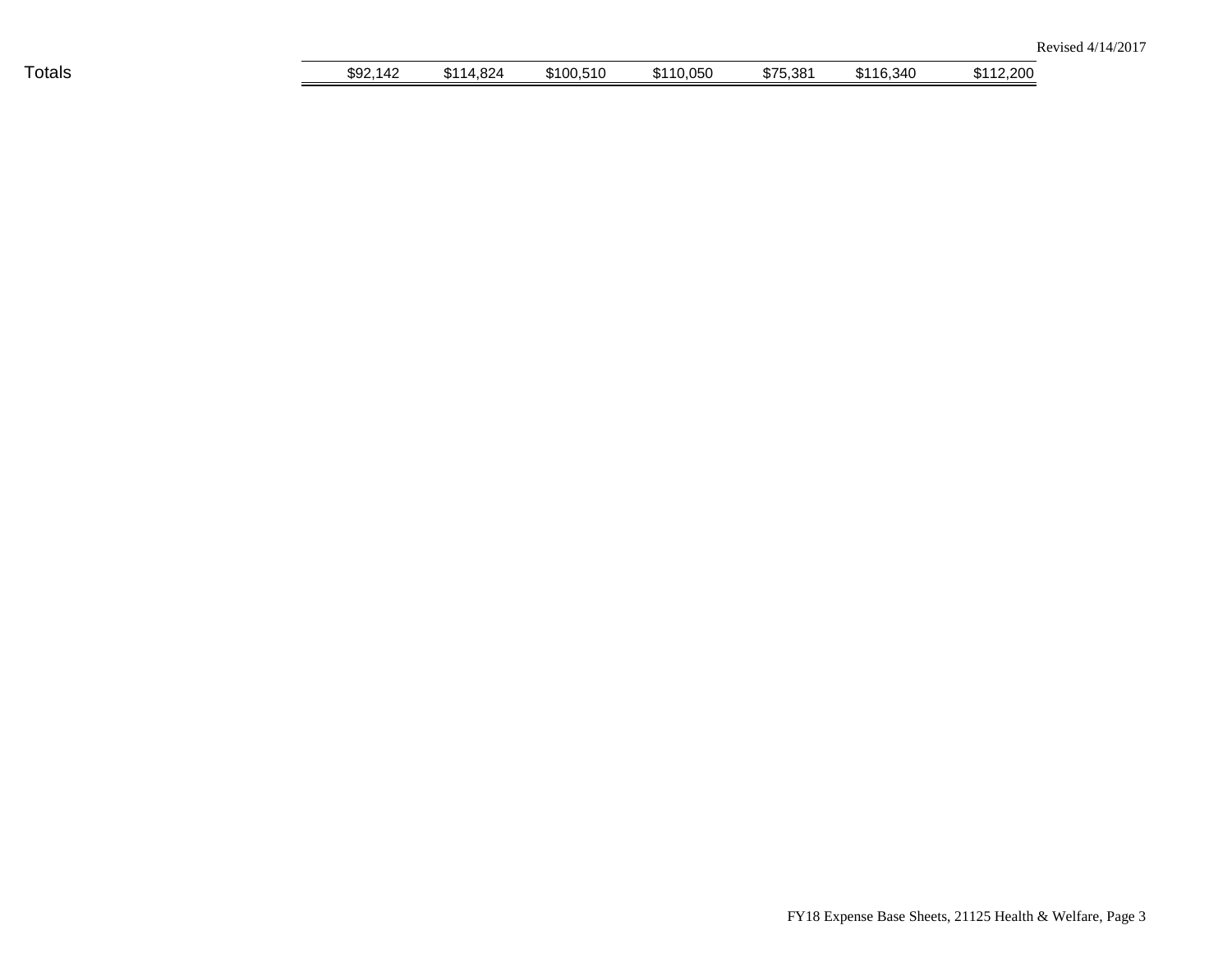#### DEPARTMENT PERSONAL SERVICES BUDGET WORKSHEET Fiscal Year 2018 BUDGET

| DEPARTMENT:           | 21125        | Health & Welfare Expense |                   |           |                     |                |                     |
|-----------------------|--------------|--------------------------|-------------------|-----------|---------------------|----------------|---------------------|
|                       |              |                          | <b>YEAREND</b>    |           |                     |                |                     |
|                       |              |                          | <b>ANNUALIZED</b> |           | <b>CITY MANAGER</b> | <b>COUNCIL</b> |                     |
| <b>CLASSIFICATION</b> | <b>RANGE</b> | <b>POSITION</b>          | TOTAL             | REOUESTED | RECOMMEND.          | APPROP.        | NAME                |
|                       |              |                          |                   |           |                     |                |                     |
| Welfare Caseworker    |              |                          | 55,626.13         | 55,840.07 | 55,840.07           |                | KRISTEN BARTH       |
| Welfare Caseworker    |              |                          | 45,411.99         | 45,586.65 | 45,586.65           |                | <b>KATIE DUROSS</b> |

|                                 |            | $0.00\,$   |            |      |
|---------------------------------|------------|------------|------------|------|
| <b>TOTAL BUDGETED POSITIONS</b> | 101.038.12 | 101.426.73 | 101.426.73 | 0.00 |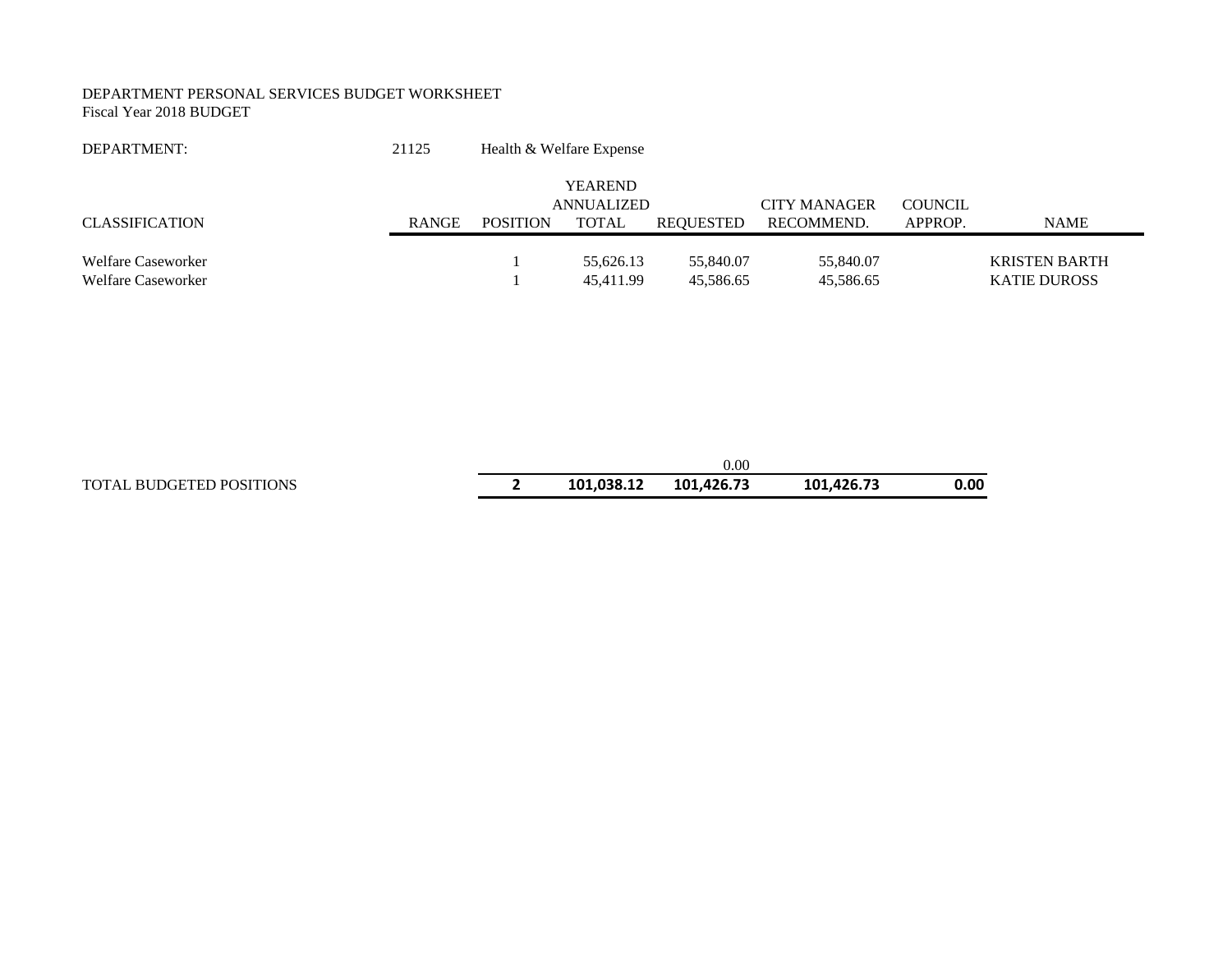

April 14, 2017 **Department:** Health & Welfare Expense

Account Title: Dept Manager Salary Exp

Department Number: 21125 21125 Account Number: 60101

| FY2015      | FY 2016       | FY 2016     | FY 2017       | FY 2017       |
|-------------|---------------|-------------|---------------|---------------|
| Actual      | <b>Budget</b> | Actual      | <b>Budget</b> | Est. Expended |
|             |               |             |               |               |
| \$73,979.99 | \$75,740.00   | \$64,265.95 | \$0.00        | SO.OO         |

| FY-2018       | Department | City Mgr       | Council | Increase   |
|---------------|------------|----------------|---------|------------|
|               | Reauest    | Recommendation | Action  | (Decrease) |
| <b>Budget</b> | \$0.00     | \$0.00         |         | \$0.00     |

**Support for Budget Request:** Provide justification for the budget request using as much detail as possible to support it. Examples of acceptable support include unit costs, quantity estimates, price quotes, etc. Requests based solely on a percentage increase above the previous budget will not be accepted. Use additional sheets if necessary.

City Clerk now serves as the Dept. Manager for the Health & Welfare Department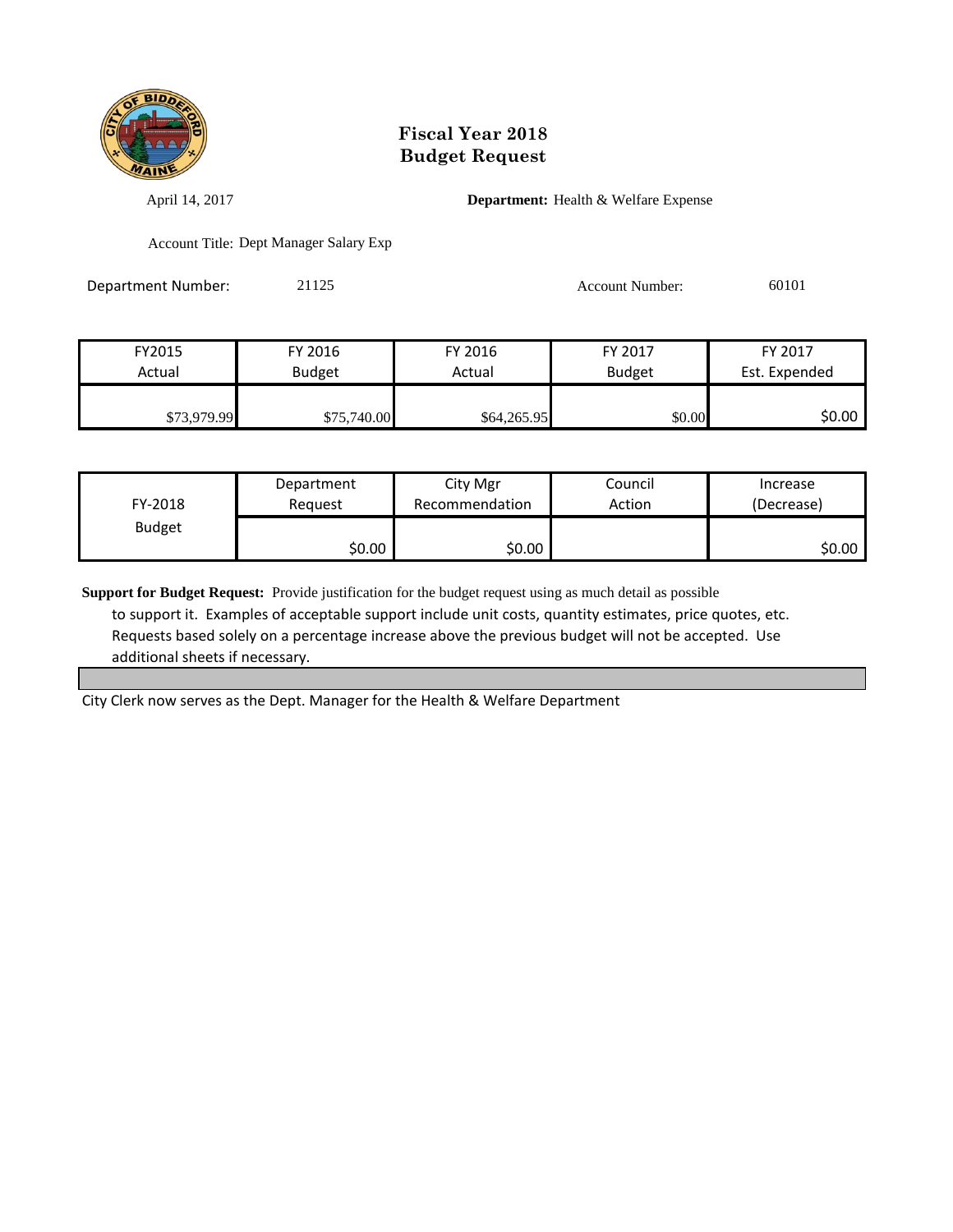

April 14, 2017 **Department:** Health & Welfare Expense

Account Title: Mid Mgmt Hrly Employee Wage Ex

Department Number: 21125 Account Number: 60102

| FY2015 | FY 2016       | FY 2016 | FY 2017       | FY 2017       |
|--------|---------------|---------|---------------|---------------|
| Actual | <b>Budget</b> | Actual  | <b>Budget</b> | Est. Expended |
|        |               |         |               |               |
| \$0.00 | \$0.00        | \$66.12 | \$0.00        | \$0.00        |

| FY-2018       | Department | City Mgr       | Council | Increase   |
|---------------|------------|----------------|---------|------------|
|               | Reauest    | Recommendation | Action  | (Decrease) |
| <b>Budget</b> | \$0.00     |                |         | \$0.00     |

**Support for Budget Request:** Provide justification for the budget request using as much detail as possible to support it. Examples of acceptable support include unit costs, quantity estimates, price quotes, etc. Requests based solely on a percentage increase above the previous budget will not be accepted. Use additional sheets if necessary.

Not applicable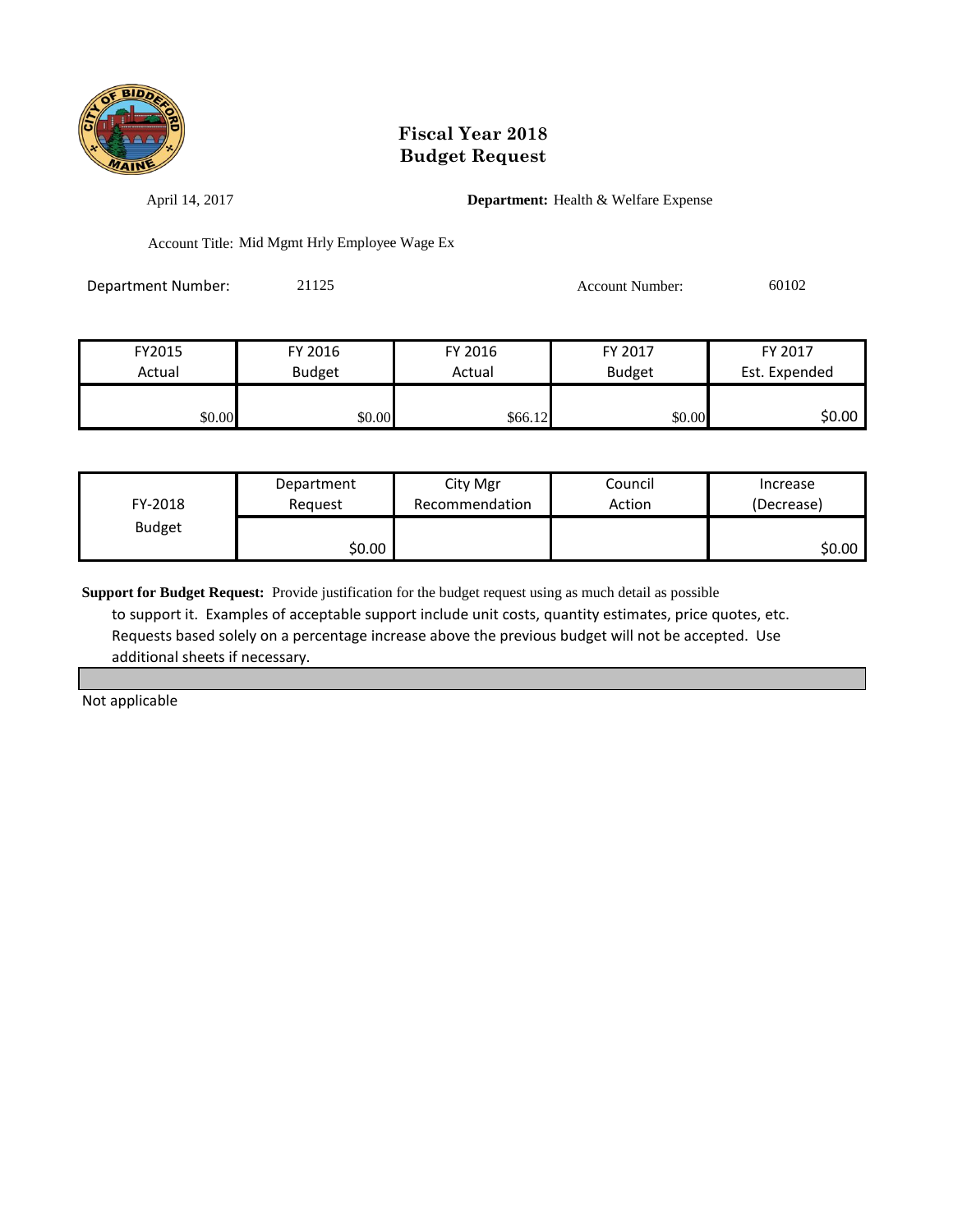

April 14, 2017 **Department:** Health & Welfare Expense

Account Title: F-T Employee Wage Exp

Department Number: 21125 21125 Account Number: 60105

| FY2015      | FY 2016       | FY 2016     | FY 2017       | FY 2017       |
|-------------|---------------|-------------|---------------|---------------|
| Actual      | <b>Budget</b> | Actual      | <b>Budget</b> | Est. Expended |
|             |               |             |               |               |
| \$82,919.09 | \$85,816.00   | \$87,802.84 | \$91,647.00   | \$95,622.00   |

| FY-2018       | Department   | City Mgr       | Council | Increase   |
|---------------|--------------|----------------|---------|------------|
|               | Reauest      | Recommendation | Action  | (Decrease) |
| <b>Budget</b> | \$101,426.73 | \$101,426.73   |         | \$5,390.00 |

**Support for Budget Request:** Provide justification for the budget request using as much detail as possible to support it. Examples of acceptable support include unit costs, quantity estimates, price quotes, etc. Requests based solely on a percentage increase above the previous budget will not be accepted. Use additional sheets if necessary.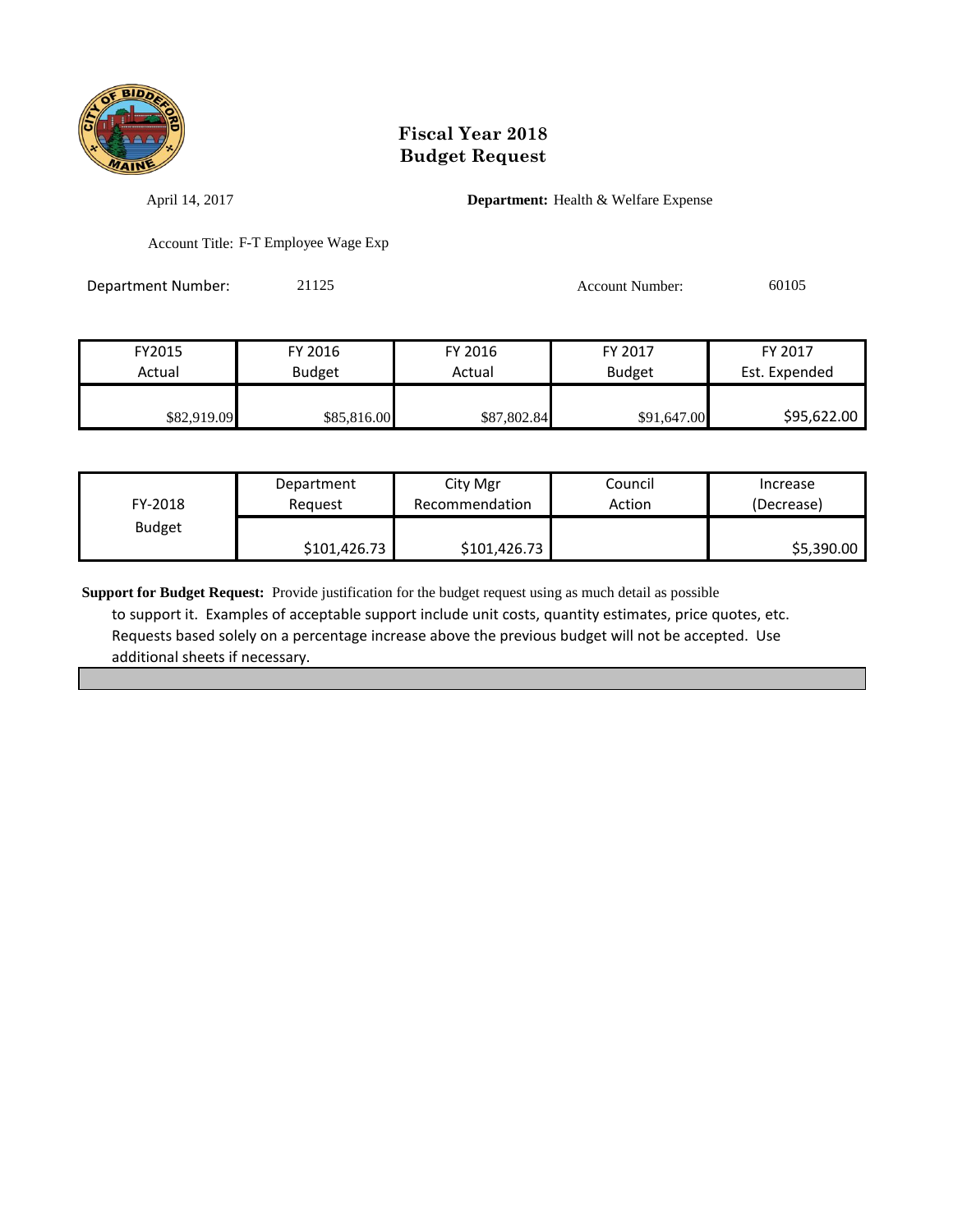

April 14, 2017 **Department:** Health & Welfare Expense

Account Title: Insurance Buyout Pay

Department Number: 21125 21125 Account Number: 60129

| FY2015     | FY 2016       | FY 2016    | FY 2017       | FY 2017       |
|------------|---------------|------------|---------------|---------------|
| Actual     | <b>Budget</b> | Actual     | <b>Budget</b> | Est. Expended |
|            |               |            |               |               |
| \$1,500.00 | \$1,500.00    | \$1,500.00 | \$1,500.00    | \$1,500.00    |

| FY-2018       | Department | City Mgr       | Council | Increase   |
|---------------|------------|----------------|---------|------------|
|               | Reauest    | Recommendation | Action  | (Decrease) |
| <b>Budget</b> | \$1,500.00 | \$1,500.00     |         | SO.OO I    |

**Support for Budget Request:** Provide justification for the budget request using as much detail as possible to support it. Examples of acceptable support include unit costs, quantity estimates, price quotes, etc. Requests based solely on a percentage increase above the previous budget will not be accepted. Use additional sheets if necessary.

One Health & Welfare employee qualifies for the Insurance Buyout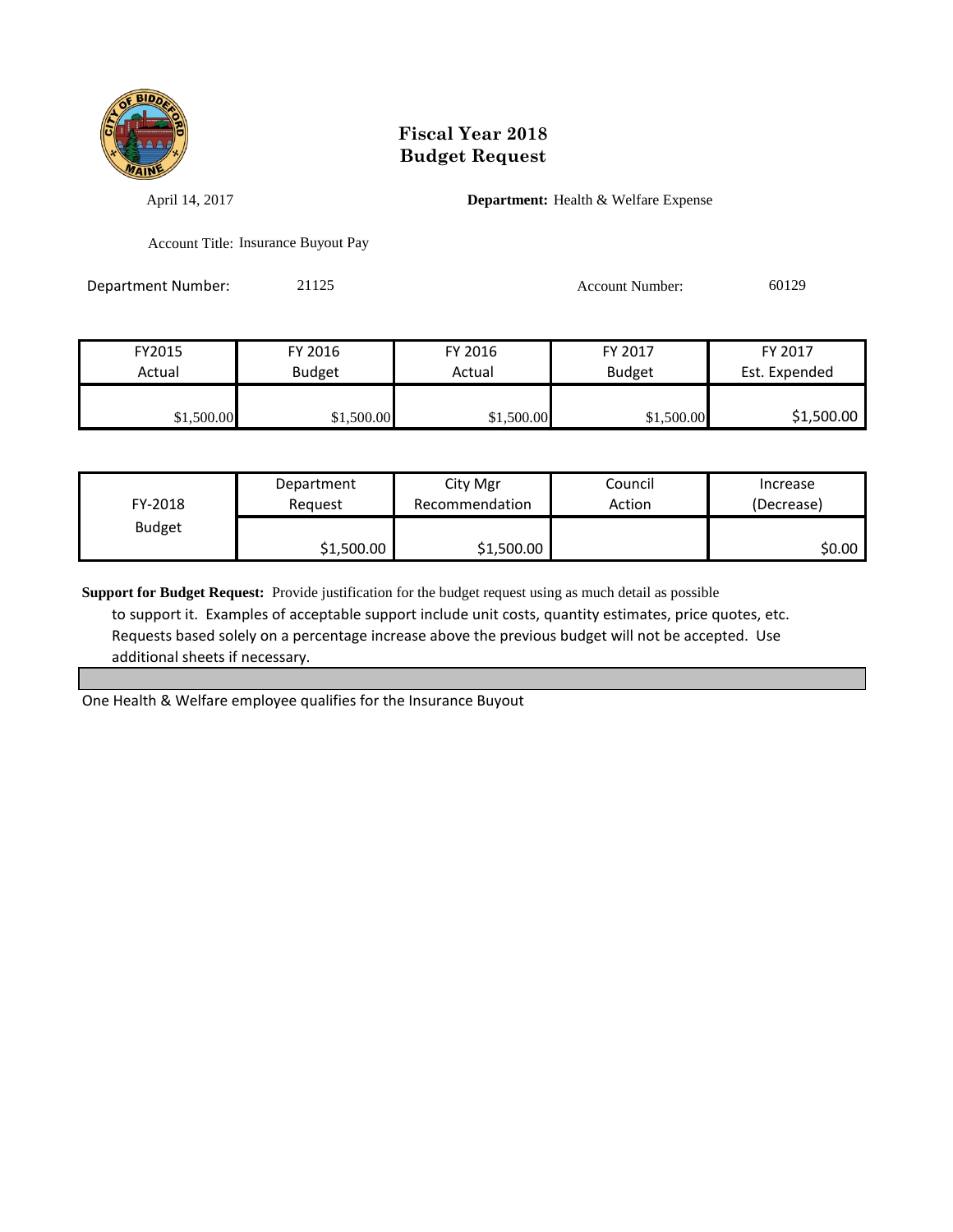

April 14, 2017 **Department:** Health & Welfare Expense

Account Title: FICA/Medicare-ER Share Exp

| Department Number: | 21125 | <b>Account Number:</b> | 60201 |
|--------------------|-------|------------------------|-------|
|                    |       |                        |       |

| FY2015      | FY 2016       | FY 2016     | FY 2017       | FY 2017       |
|-------------|---------------|-------------|---------------|---------------|
| Actual      | <b>Budget</b> | Actual      | <b>Budget</b> | Est. Expended |
|             |               |             |               |               |
| \$11,507.68 | \$12,474.00   | \$11,184.69 | \$7,259.00    | \$7,201.00    |

| FY-2018       | Department | City Mgr       | Council | Increase   |
|---------------|------------|----------------|---------|------------|
|               | Reauest    | Recommendation | Action  | (Decrease) |
| <b>Budget</b> | \$7,538.00 | \$7,844.17     |         | \$279.00   |

**Support for Budget Request:** Provide justification for the budget request using as much detail as possible to support it. Examples of acceptable support include unit costs, quantity estimates, price quotes, etc. Requests based solely on a percentage increase above the previous budget will not be accepted. Use additional sheets if necessary.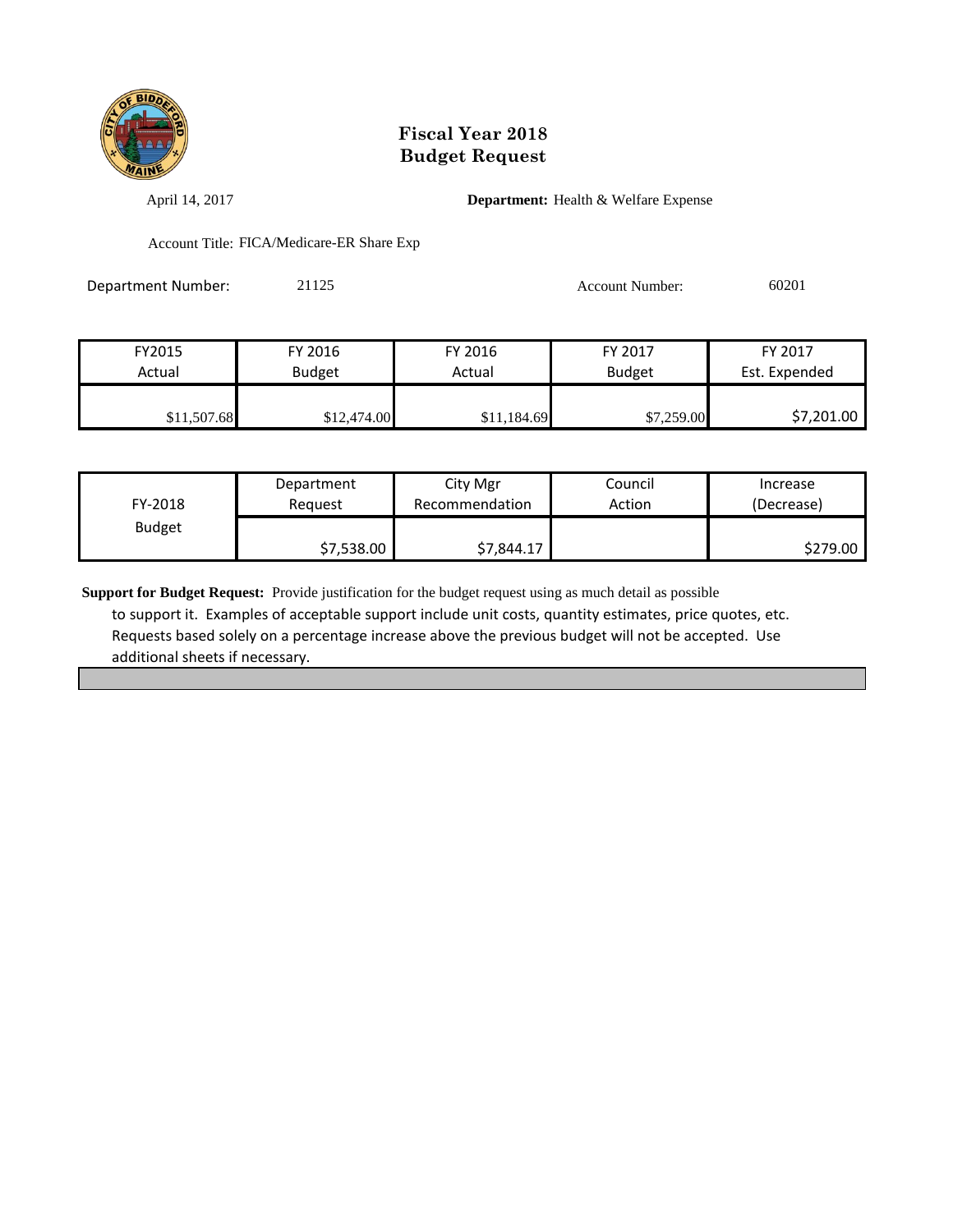

April 14, 2017 **Department:** Health & Welfare Expense

Account Title: MPERS-Employer Share Exp

| <b>Department Number:</b> | 21125 | Account Number: | 60202 |
|---------------------------|-------|-----------------|-------|
|                           |       |                 |       |

| FY2015      | FY 2016     | FY 2016     | FY 2017       | FY 2017       |
|-------------|-------------|-------------|---------------|---------------|
| Actual      | Budget      | Actual      | <b>Budget</b> | Est. Expended |
|             |             |             |               |               |
| \$12,290.74 | \$14,512.00 | \$13,550.51 | \$9,015.00    | \$9,084.00    |

| FY-2018       | Department | City Mgr       | Council | Increase   |
|---------------|------------|----------------|---------|------------|
|               | Reauest    | Recommendation | Action  | (Decrease) |
| <b>Budget</b> | \$9,460.00 | \$9,843.66     |         | \$445.00   |

**Support for Budget Request:** Provide justification for the budget request using as much detail as possible to support it. Examples of acceptable support include unit costs, quantity estimates, price quotes, etc. Requests based solely on a percentage increase above the previous budget will not be accepted. Use additional sheets if necessary.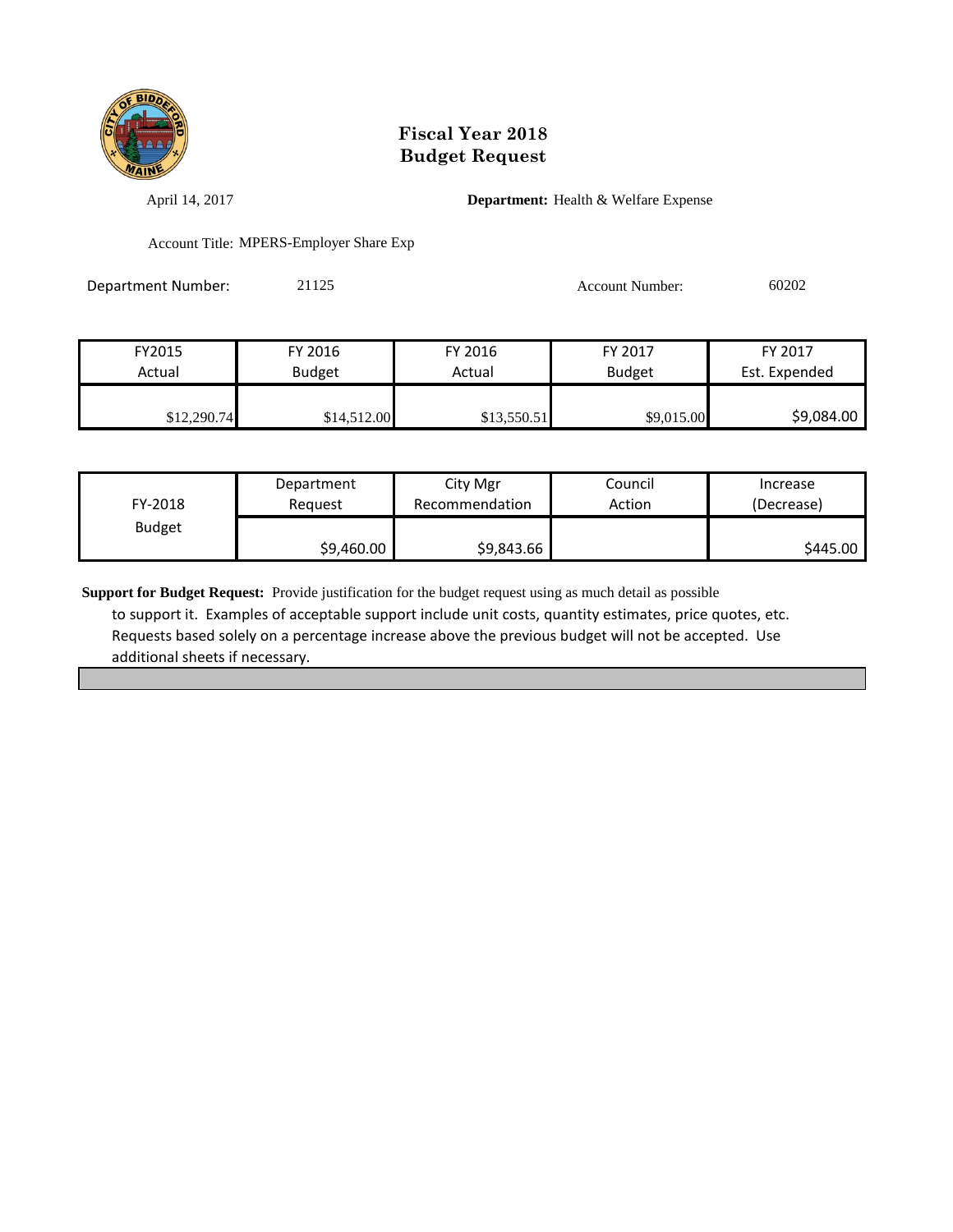

April 14, 2017 **Department:** Health & Welfare Expense

Account Title: HPHC Ins Employer Share Exp

Department Number: 21125 Account Number: 60210

| FY2015      | FY 2016       | FY 2016     | <b>FY 2017</b> | FY 2017       |
|-------------|---------------|-------------|----------------|---------------|
| Actual      | <b>Budget</b> | Actual      | <b>Budget</b>  | Est. Expended |
|             |               |             |                |               |
| \$11,595.21 | \$20,660.00   | \$18,429.54 | \$13,083.00    | \$13,933.00   |

| FY-2018       | Department  | City Mgr       | Council | Increase   |
|---------------|-------------|----------------|---------|------------|
|               | Reauest     | Recommendation | Action  | (Decrease) |
| <b>Budget</b> | \$14,617.48 | \$14,628.52    |         | \$1,264.00 |

**Support for Budget Request:** Provide justification for the budget request using as much detail as possible to support it. Examples of acceptable support include unit costs, quantity estimates, price quotes, etc. Requests based solely on a percentage increase above the previous budget will not be accepted. Use additional sheets if necessary.

One employee has the married, 2-person plan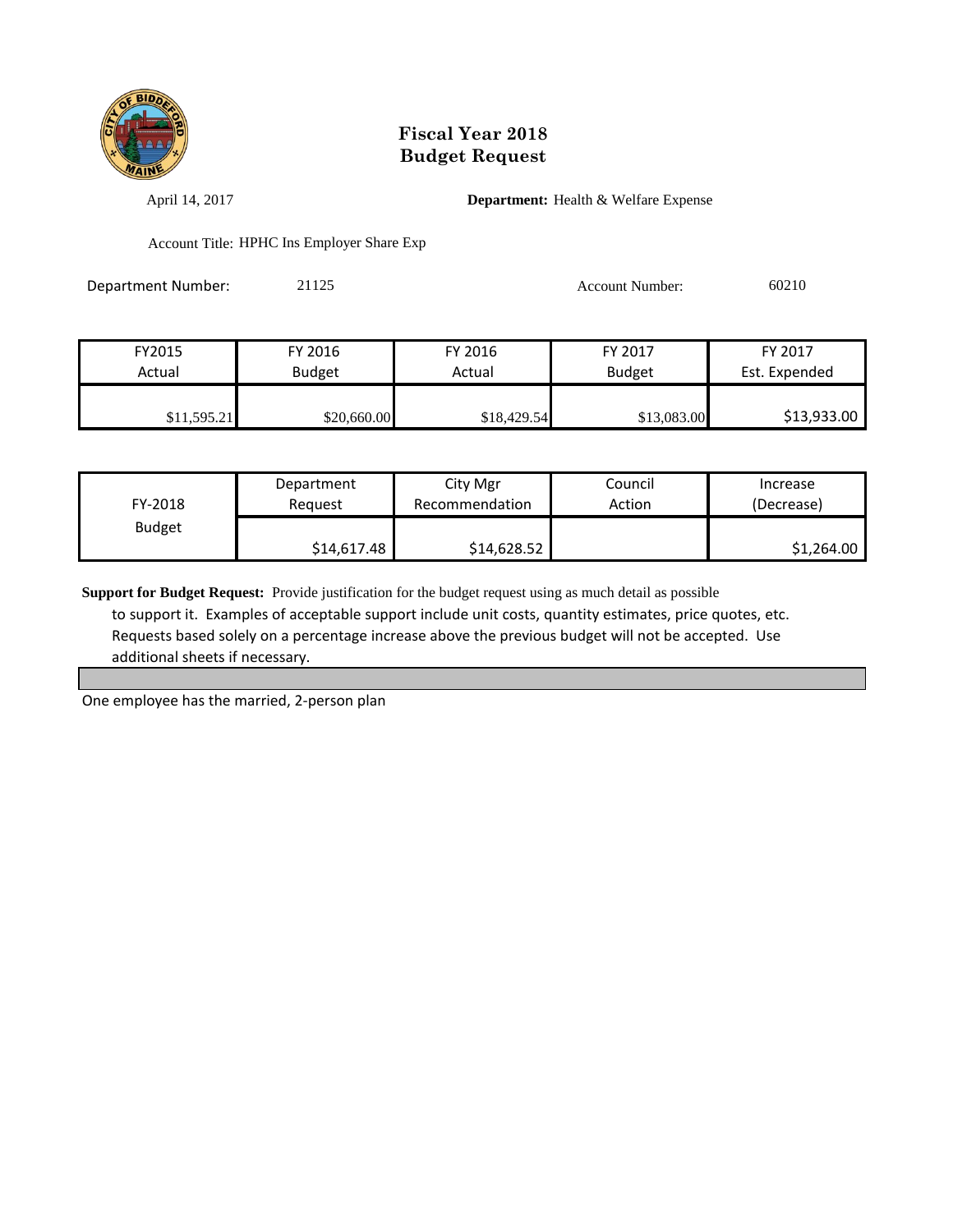

April 14, 2017 **Department:** Health & Welfare Expense

Account Title: S-T Disability ER Share Exp

Department Number: 21125 Account Number: 60212

| FY2015   | FY 2016       | FY 2016  | FY 2017       | FY 2017       |
|----------|---------------|----------|---------------|---------------|
| Actual   | <b>Budget</b> | Actual   | <b>Budget</b> | Est. Expended |
|          |               |          |               |               |
| \$185.29 | \$245.00      | \$208.27 | \$162.00      | \$216.00      |

| FY-2018       | Department | City Mgr       | Council | Increase   |
|---------------|------------|----------------|---------|------------|
|               | Reauest    | Recommendation | Action  | (Decrease) |
| <b>Budget</b> | \$222.00   | \$222.00       |         | \$0.00     |

**Support for Budget Request:** Provide justification for the budget request using as much detail as possible to support it. Examples of acceptable support include unit costs, quantity estimates, price quotes, etc. Requests based solely on a percentage increase above the previous budget will not be accepted. Use additional sheets if necessary.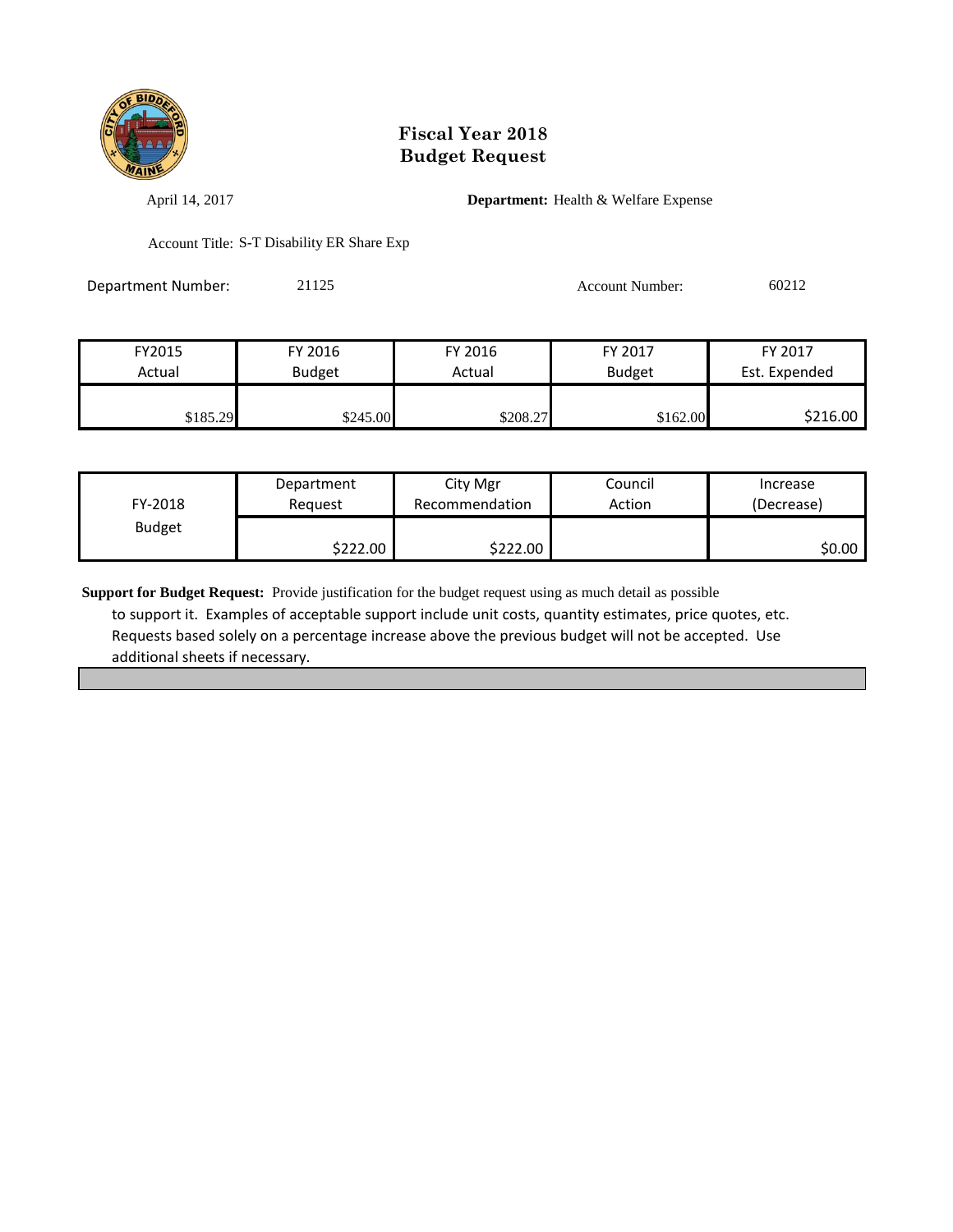

April 14, 2017 **Department:** Health & Welfare Expense

Account Title: L-T Disability ER Share Exp

Department Number: 21125 Account Number: 60213

| FY2015   | FY 2016       | FY 2016  | FY 2017       | FY 2017       |
|----------|---------------|----------|---------------|---------------|
| Actual   | <b>Budget</b> | Actual   | <b>Budget</b> | Est. Expended |
|          |               |          |               |               |
| \$181.66 | \$241.00      | \$153.26 | \$0.00        | \$0.00        |

| FY-2018       | Department | City Mgr       | Council | Increase   |
|---------------|------------|----------------|---------|------------|
|               | Reauest    | Recommendation | Action  | (Decrease) |
| <b>Budget</b> | \$0.00     |                |         | \$0.00     |

**Support for Budget Request:** Provide justification for the budget request using as much detail as possible to support it. Examples of acceptable support include unit costs, quantity estimates, price quotes, etc. Requests based solely on a percentage increase above the previous budget will not be accepted. Use additional sheets if necessary.

Not applicable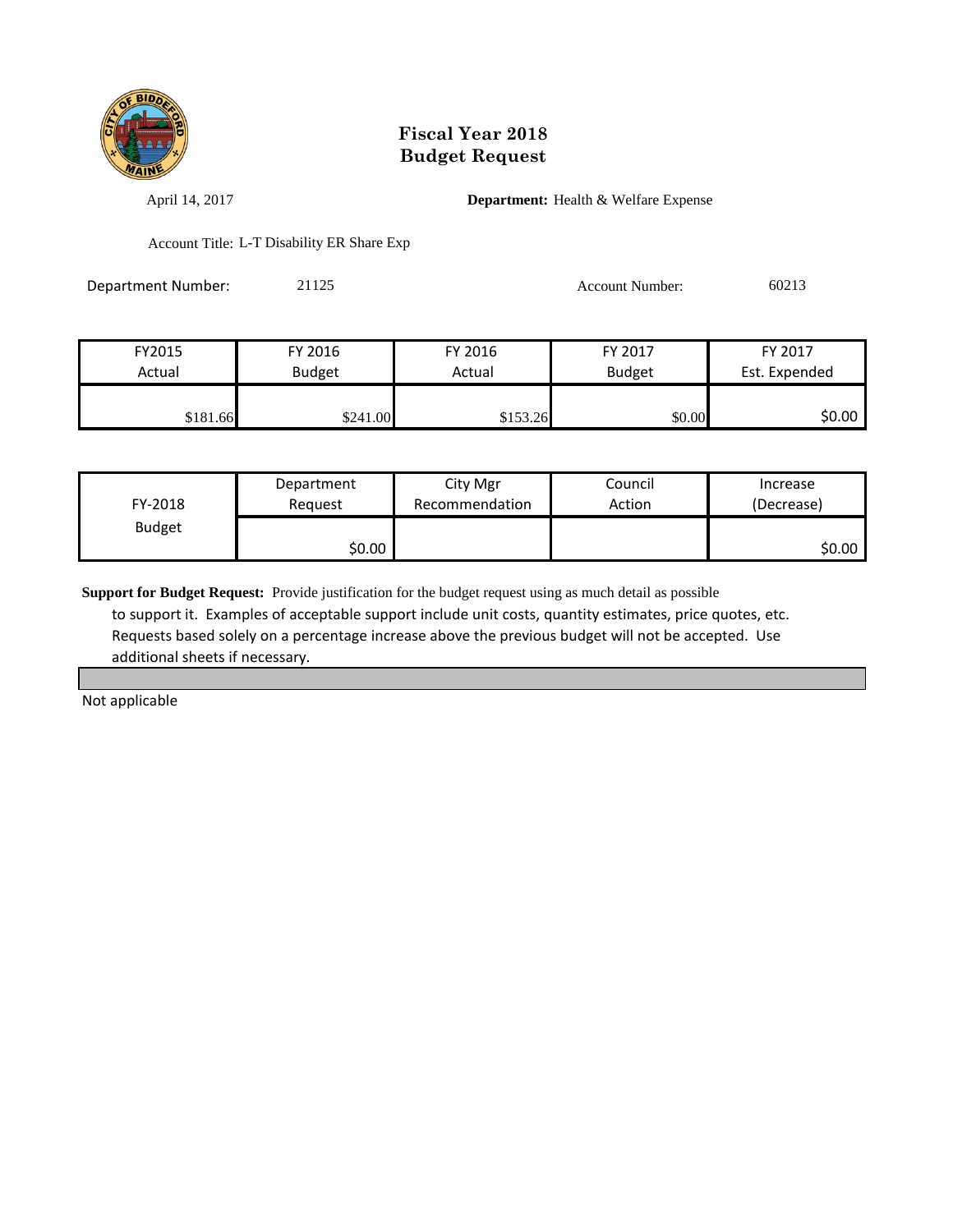

April 14, 2017 **Department:** Health & Welfare Expense

Account Title: Delta Dental ER Share

Department Number: 21125 Account Number: 60216

FY2015 FY 2016 FY 2016 FY 2017 FY 2017 Actual Budget Actual Budget Est. Expended \$0.00 \$0.00 \$0.00 \$0.00 \$0.00 \$0.00 \$0.00 \$0.00

| FY-2018       | Department | City Mgr       | Council | Increase   |
|---------------|------------|----------------|---------|------------|
|               | Reauest    | Recommendation | Action  | (Decrease) |
| <b>Budget</b> | \$0.00     |                |         | \$0.00     |

**Support for Budget Request:** Provide justification for the budget request using as much detail as possible to support it. Examples of acceptable support include unit costs, quantity estimates, price quotes, etc. Requests based solely on a percentage increase above the previous budget will not be accepted. Use additional sheets if necessary.

Not applicable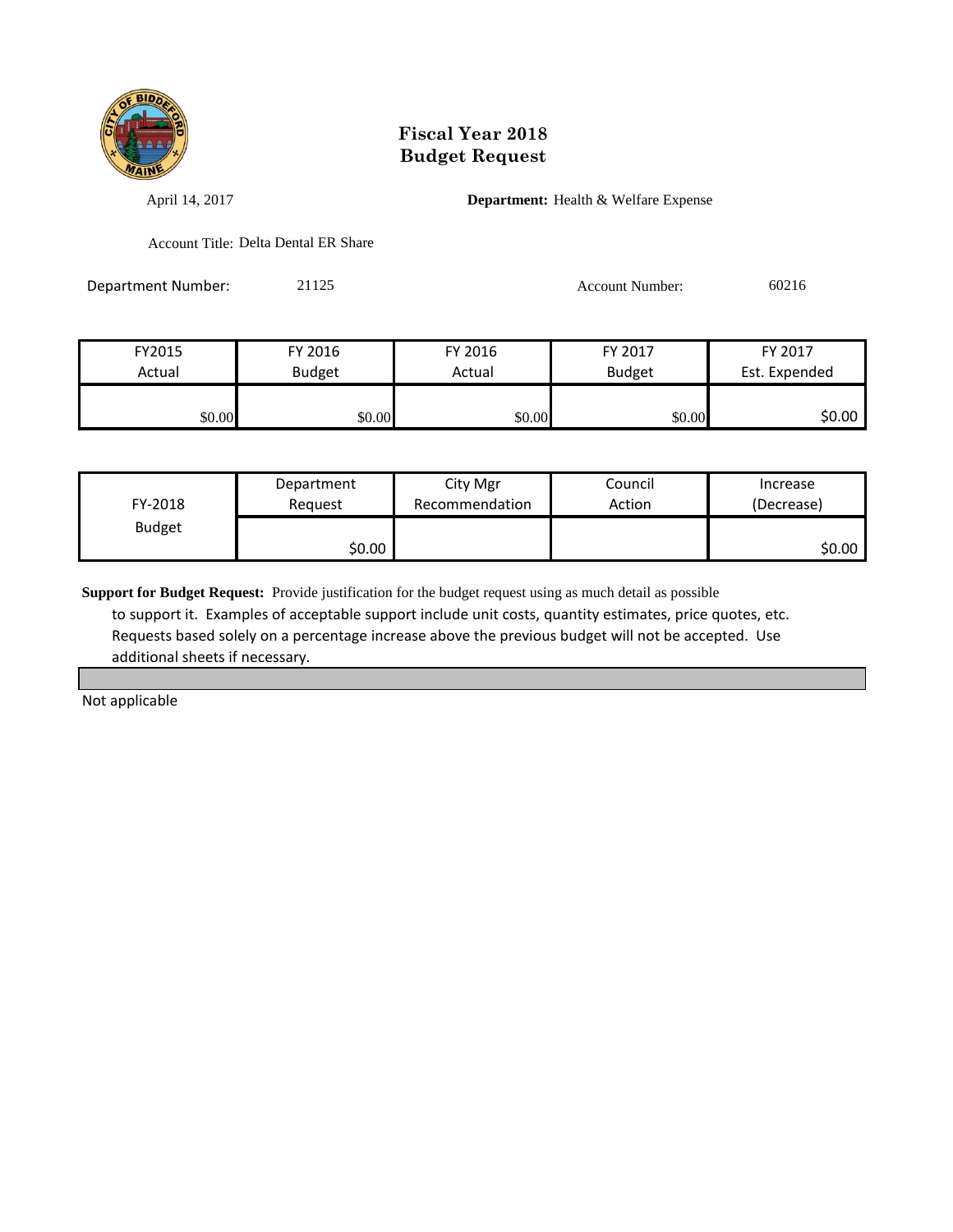

April 14, 2017 **Department:** Health & Welfare Expense

Account Title: RHSA Plan ER Share

Department Number: 21125 Account Number: 60217

| FY2015 | FY 2016       | FY 2016 | FY 2017       | FY 2017       |
|--------|---------------|---------|---------------|---------------|
| Actual | <b>Budget</b> | Actual  | <b>Budget</b> | Est. Expended |
| \$0.00 | \$0.00        | \$0.00  | \$1,560.00    | \$1,053.00    |

| FY-2018       | Department | City Mgr       | Council | Increase   |
|---------------|------------|----------------|---------|------------|
|               | Reauest    | Recommendation | Action  | (Decrease) |
| <b>Budget</b> | \$1,560.00 | \$1,560.00     |         | SO.OO I    |

**Support for Budget Request:** Provide justification for the budget request using as much detail as possible to support it. Examples of acceptable support include unit costs, quantity estimates, price quotes, etc. Requests based solely on a percentage increase above the previous budget will not be accepted. Use additional sheets if necessary.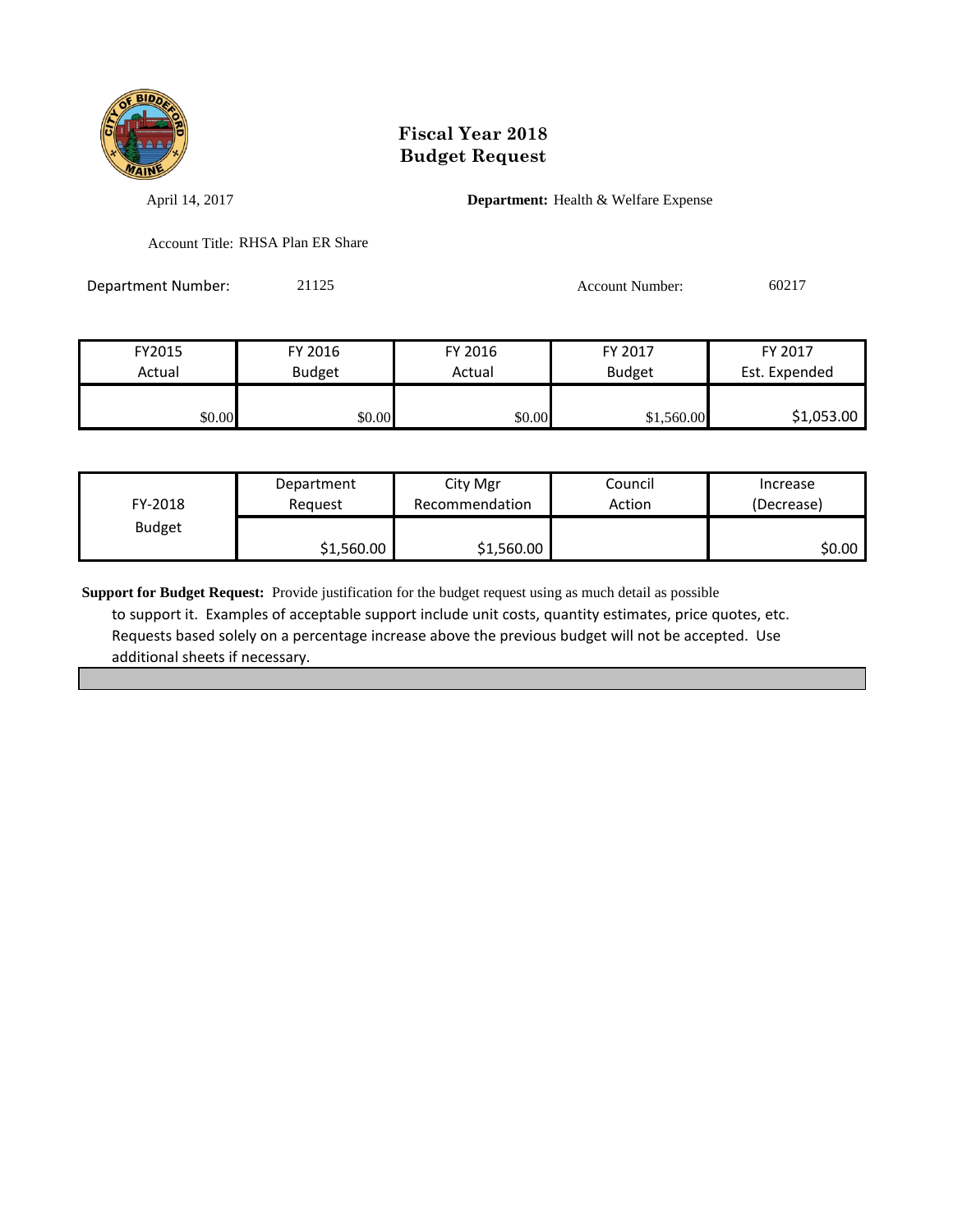

April 14, 2017 **Department:** Health & Welfare Expense

Account Title: Conferences/Training Expense

Department Number: 21125 21125 Account Number: 60251

| FY2015   | FY 2016       | FY 2016  | FY 2017       | FY 2017       |
|----------|---------------|----------|---------------|---------------|
| Actual   | <b>Budget</b> | Actual   | <b>Budget</b> | Est. Expended |
|          |               |          |               |               |
| \$605.00 | \$700.00      | \$290.00 | \$900.00      | \$420.00      |

| FY-2018       | Department | City Mgr       | Council | Increase   |
|---------------|------------|----------------|---------|------------|
|               | Reauest    | Recommendation | Action  | (Decrease) |
| <b>Budget</b> | \$500.00   | \$500.00       |         | (\$400.00) |

**Support for Budget Request:** Provide justification for the budget request using as much detail as possible to support it. Examples of acceptable support include unit costs, quantity estimates, price quotes, etc. Requests based solely on a percentage increase above the previous budget will not be accepted. Use additional sheets if necessary.

Maine Welfare Directors Association Spring Seminar - 2 attending - \$180.00 GA Trainings/Workshops for certification (for both Kristen & Katie) - \$280.00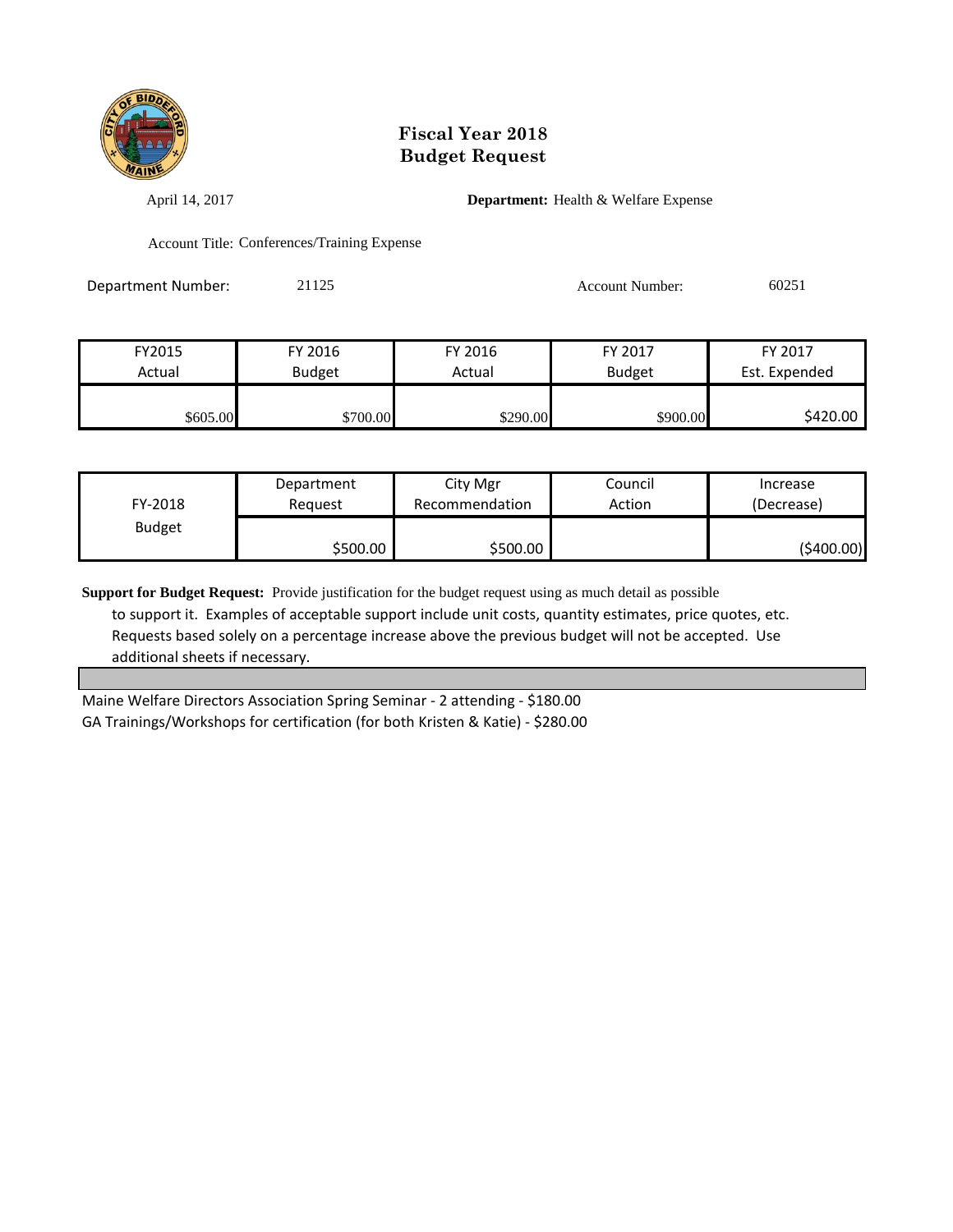

April 14, 2017 **Department:** Health & Welfare Expense

Account Title: Travel/Mileage Expense

Department Number: 21125 Account Number: 60252

| FY2015     | FY 2016       | FY 2016  | FY 2017       | FY 2017       |
|------------|---------------|----------|---------------|---------------|
| Actual     | <b>Budget</b> | Actual   | <b>Budget</b> | Est. Expended |
|            |               |          |               |               |
| \$1,239.57 | \$2,000.00    | \$744.24 | \$2,000.00    | \$650.00      |

| FY-2018       | Department | City Mgr       | Council | Increase     |
|---------------|------------|----------------|---------|--------------|
|               | Reauest    | Recommendation | Action  | (Decrease)   |
| <b>Budget</b> | \$1,000.00 | \$1,000.00     |         | (\$1,000.00) |

**Support for Budget Request:** Provide justification for the budget request using as much detail as possible to support it. Examples of acceptable support include unit costs, quantity estimates, price quotes, etc. Requests based solely on a percentage increase above the previous budget will not be accepted. Use additional sheets if necessary.

Milage reimbursement to Augusta and Bangor for MDWA Seminars and Workshops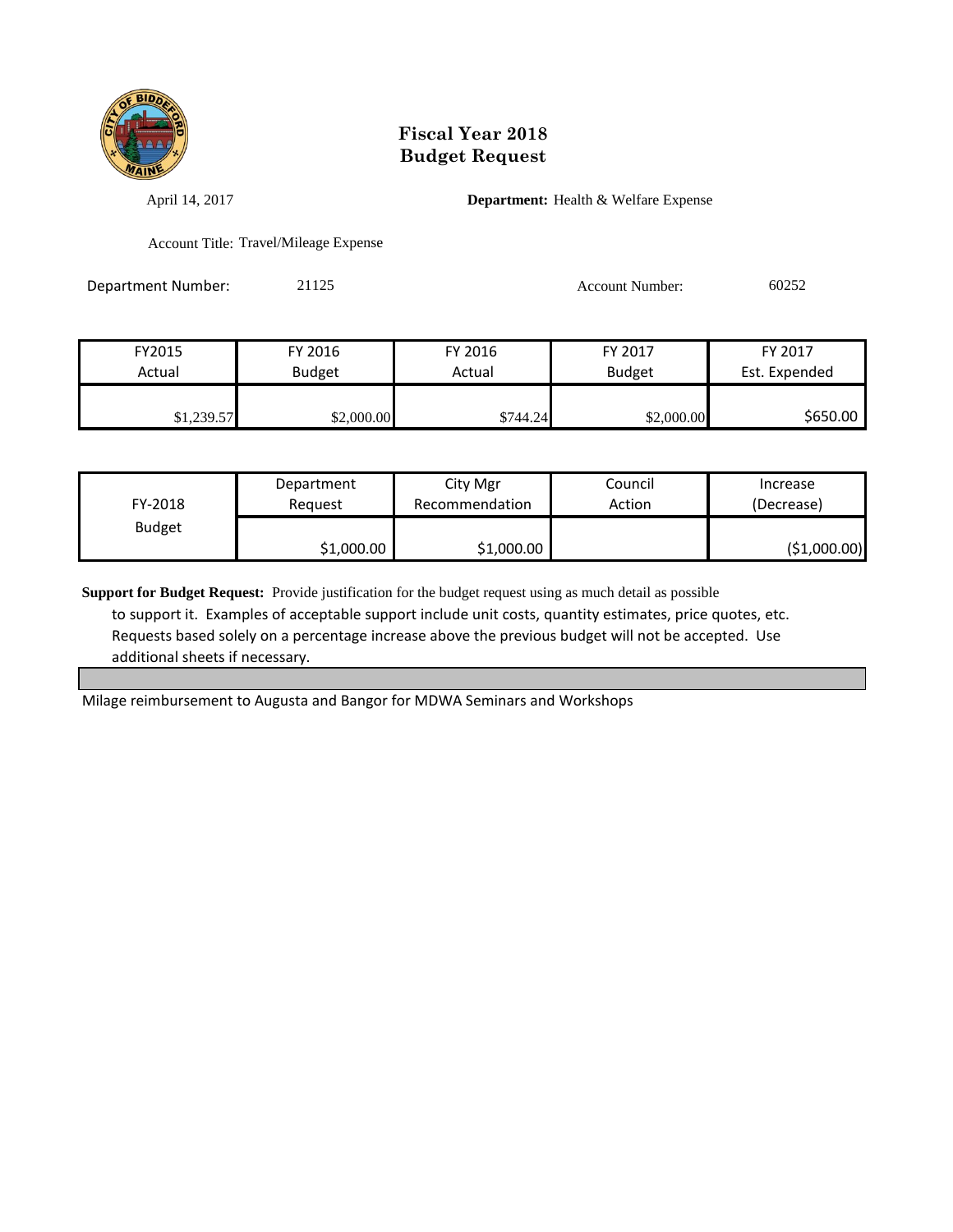

April 14, 2017 **Department:** Health & Welfare Expense

Account Title: Food/Lodging Expense

Department Number: 21125 21125 Account Number: 60253

| FY2015   | FY 2016       | FY 2016  | FY 2017       | FY 2017       |
|----------|---------------|----------|---------------|---------------|
| Actual   | <b>Budget</b> | Actual   | <b>Budget</b> | Est. Expended |
|          |               |          |               |               |
| \$356.00 | \$325.00      | \$559.67 | \$500.00      | \$500.00      |

| FY-2018       | Department | City Mgr       | Council | Increase   |
|---------------|------------|----------------|---------|------------|
|               | Reauest    | Recommendation | Action  | (Decrease) |
| <b>Budget</b> | \$500.00   | \$500.00       |         | \$0.00     |

**Support for Budget Request:** Provide justification for the budget request using as much detail as possible to support it. Examples of acceptable support include unit costs, quantity estimates, price quotes, etc. Requests based solely on a percentage increase above the previous budget will not be accepted. Use additional sheets if necessary.

Lodging costs for two for attendance to Spring Seminar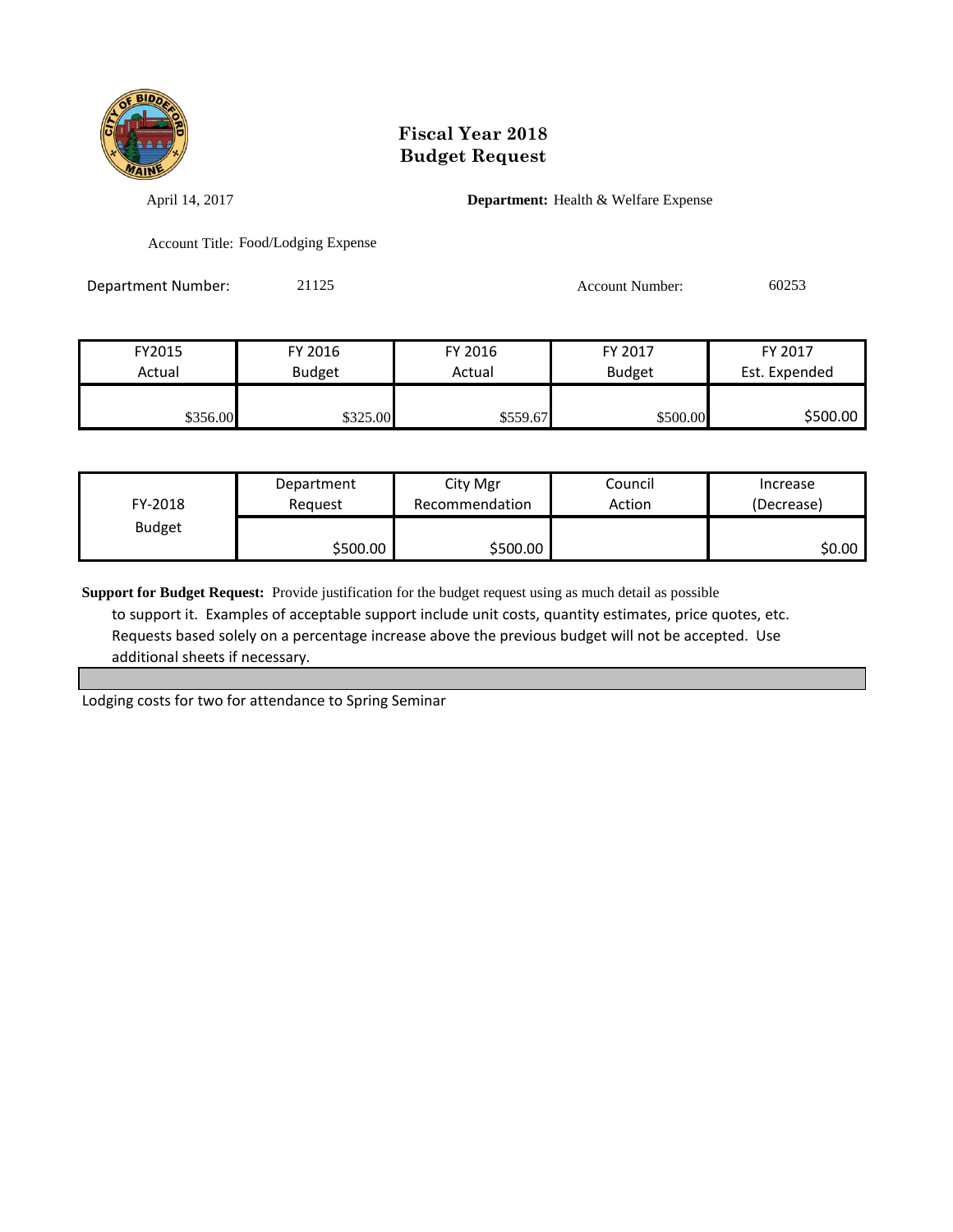

April 14, 2017 **Department:** Health & Welfare Expense

Account Title: Dues/Memberships Expense

Department Number: 21125 Account Number: 60256

| FY2015  | FY 2016       | FY 2016 | FY 2017       | FY 2017       |
|---------|---------------|---------|---------------|---------------|
| Actual  | <b>Budget</b> | Actual  | <b>Budget</b> | Est. Expended |
|         |               |         |               |               |
| \$90.00 | \$120.00      | \$0.00  | \$120.00      | \$60.00       |

| FY-2018       | Department | City Mgr       | Council | Increase   |
|---------------|------------|----------------|---------|------------|
|               | Reauest    | Recommendation | Action  | (Decrease) |
| <b>Budget</b> | \$60.00    | \$60.00        |         | (\$60.00)  |

**Support for Budget Request:** Provide justification for the budget request using as much detail as possible to support it. Examples of acceptable support include unit costs, quantity estimates, price quotes, etc. Requests based solely on a percentage increase above the previous budget will not be accepted. Use additional sheets if necessary.

Maine Welfare Directors Association Membership Dues for Kristen and Katie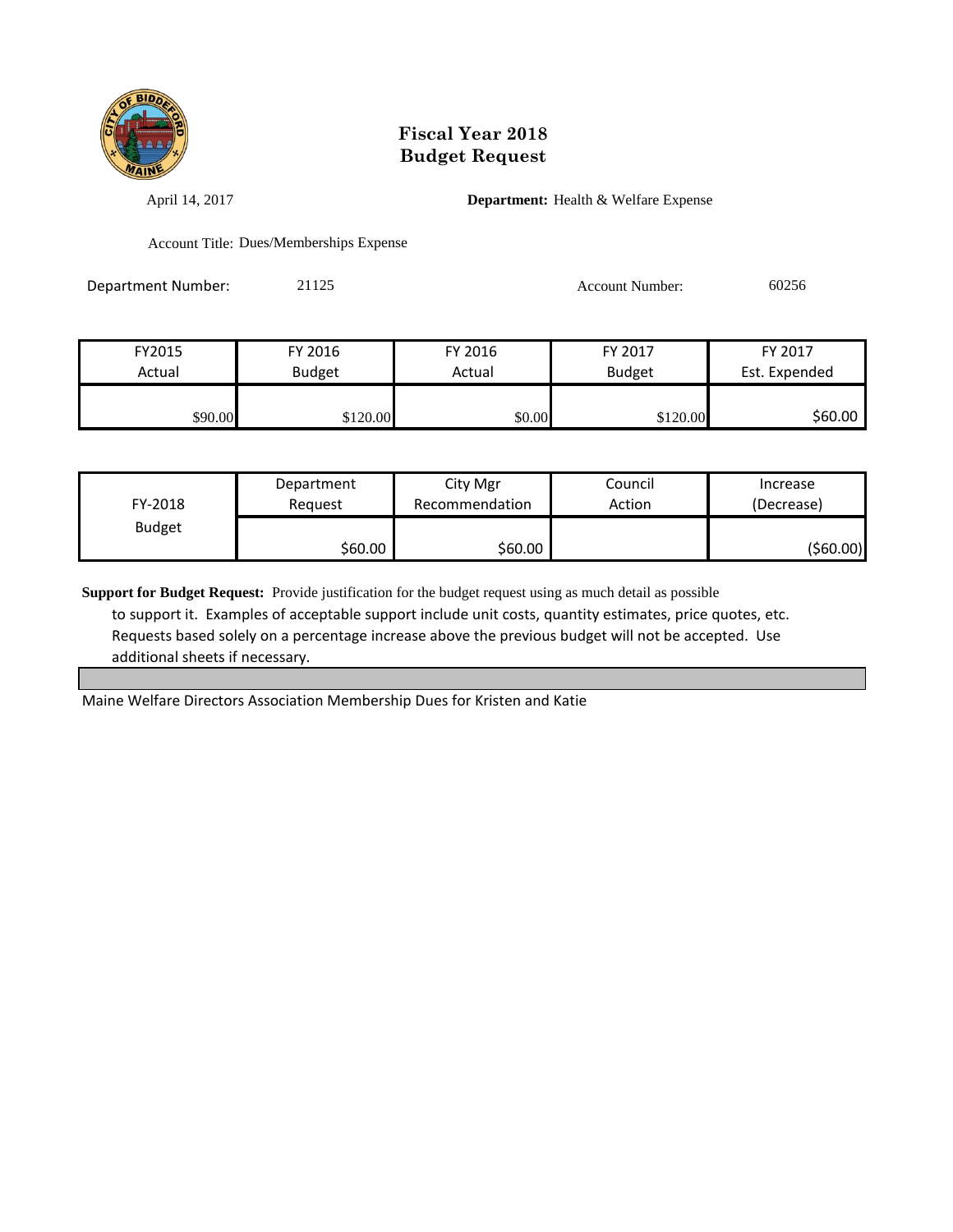

April 14, 2017 **Department:** Health & Welfare Expense

Account Title: Admin/Office Supp/Eqt Non-Cap

Department Number: 21125 21125 Account Number: 60500

| FY2015     | FY 2016       | FY 2016    | FY 2017       | FY 2017       |
|------------|---------------|------------|---------------|---------------|
| Actual     | <b>Budget</b> | Actual     | <b>Budget</b> | Est. Expended |
|            |               |            |               |               |
| \$2,196.44 | \$2,000.00    | \$1,376.81 | \$1,850.00    | \$600.00      |

| FY-2018       | Department | City Mgr       | Council | Increase   |
|---------------|------------|----------------|---------|------------|
|               | Reauest    | Recommendation | Action  | (Decrease) |
| <b>Budget</b> | \$1,000.00 | \$1,000.00     |         | (\$850.00) |

**Support for Budget Request:** Provide justification for the budget request using as much detail as possible to support it. Examples of acceptable support include unit costs, quantity estimates, price quotes, etc. Requests based solely on a percentage increase above the previous budget will not be accepted. Use additional sheets if necessary.

Various office supplies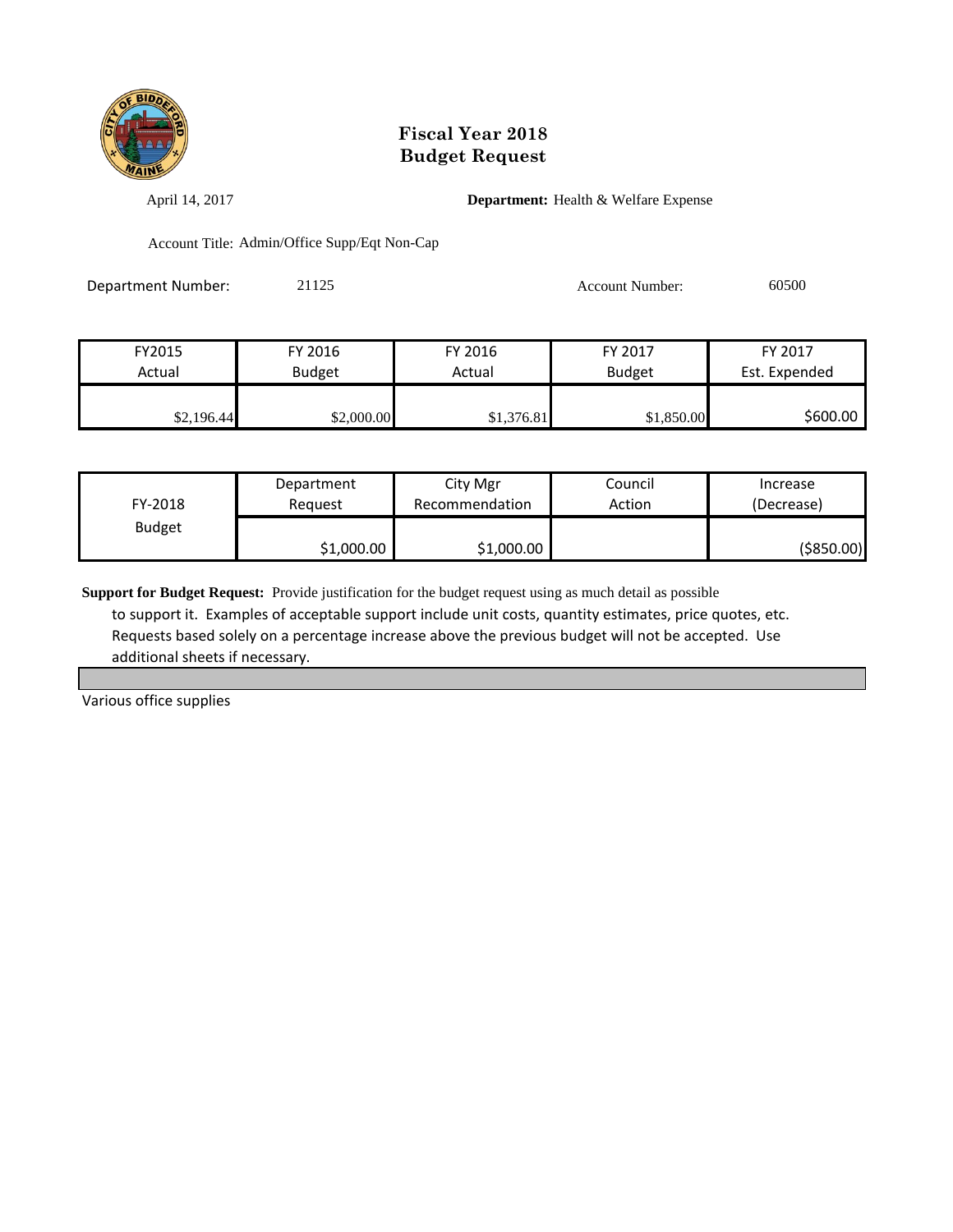

April 14, 2017 **Department:** Health & Welfare Expense

Account Title: Operating Supp/Eqt Non-Cap

Department Number: 21125 21125 Account Number: 60501

| FY2015     | FY 2016       | FY 2016    | FY 2017       | FY 2017       |
|------------|---------------|------------|---------------|---------------|
| Actual     | <b>Budget</b> | Actual     | <b>Budget</b> | Est. Expended |
|            |               |            |               |               |
| \$1,449.70 | \$3,200.00    | \$5,544.53 | \$1,500.00    | \$1,283.00    |

| FY-2018       | Department | City Mgr       | Council | Increase     |
|---------------|------------|----------------|---------|--------------|
|               | Reauest    | Recommendation | Action  | (Decrease)   |
| <b>Budget</b> | \$4,140.00 | \$0.00         |         | (\$1,500.00) |

**Support for Budget Request:** Provide justification for the budget request using as much detail as possible to support it. Examples of acceptable support include unit costs, quantity estimates, price quotes, etc. Requests based solely on a percentage increase above the previous budget will not be accepted. Use additional sheets if necessary.

Annual maintenance fee for GA software program

*budgeted in Gen Admin*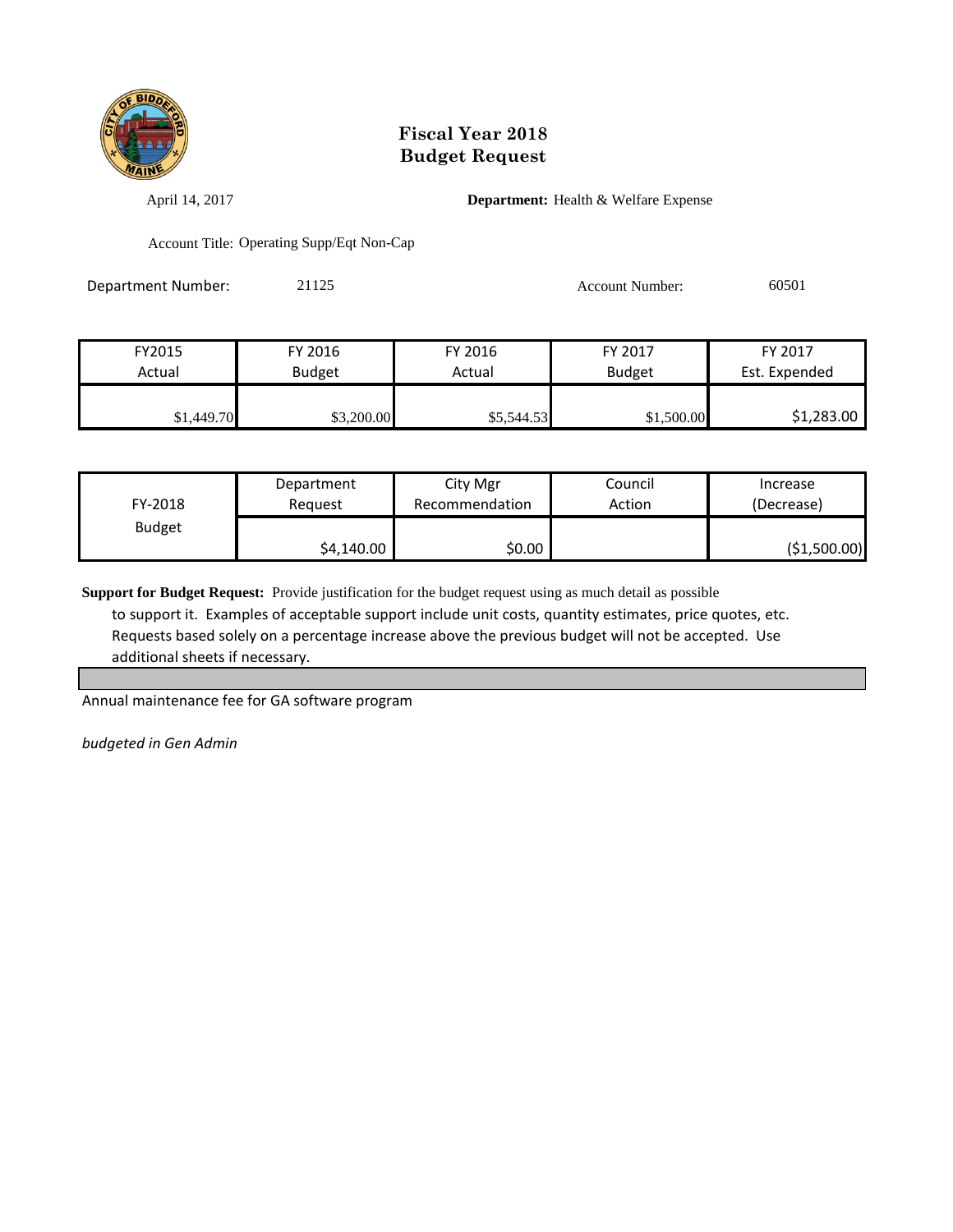

April 14, 2017 **Department:** Health & Welfare Expense

Account Title: Printing & Copying Expense

Department Number: 21125 21125 Account Number: 60502

| FY2015   | FY 2016       | FY 2016 | FY 2017       | FY 2017       |
|----------|---------------|---------|---------------|---------------|
| Actual   | <b>Budget</b> | Actual  | <b>Budget</b> | Est. Expended |
|          |               |         |               |               |
| \$108.00 | \$125.00      | \$0.00  | \$150.00      | \$150.00      |

| FY-2018       | Department | City Mgr       | Council | Increase   |
|---------------|------------|----------------|---------|------------|
|               | Reauest    | Recommendation | Action  | (Decrease) |
| <b>Budget</b> | \$150.00   | \$150.00       |         | \$0.00     |

**Support for Budget Request:** Provide justification for the budget request using as much detail as possible to support it. Examples of acceptable support include unit costs, quantity estimates, price quotes, etc. Requests based solely on a percentage increase above the previous budget will not be accepted. Use additional sheets if necessary.

General Assistance Applications; business and appointment cards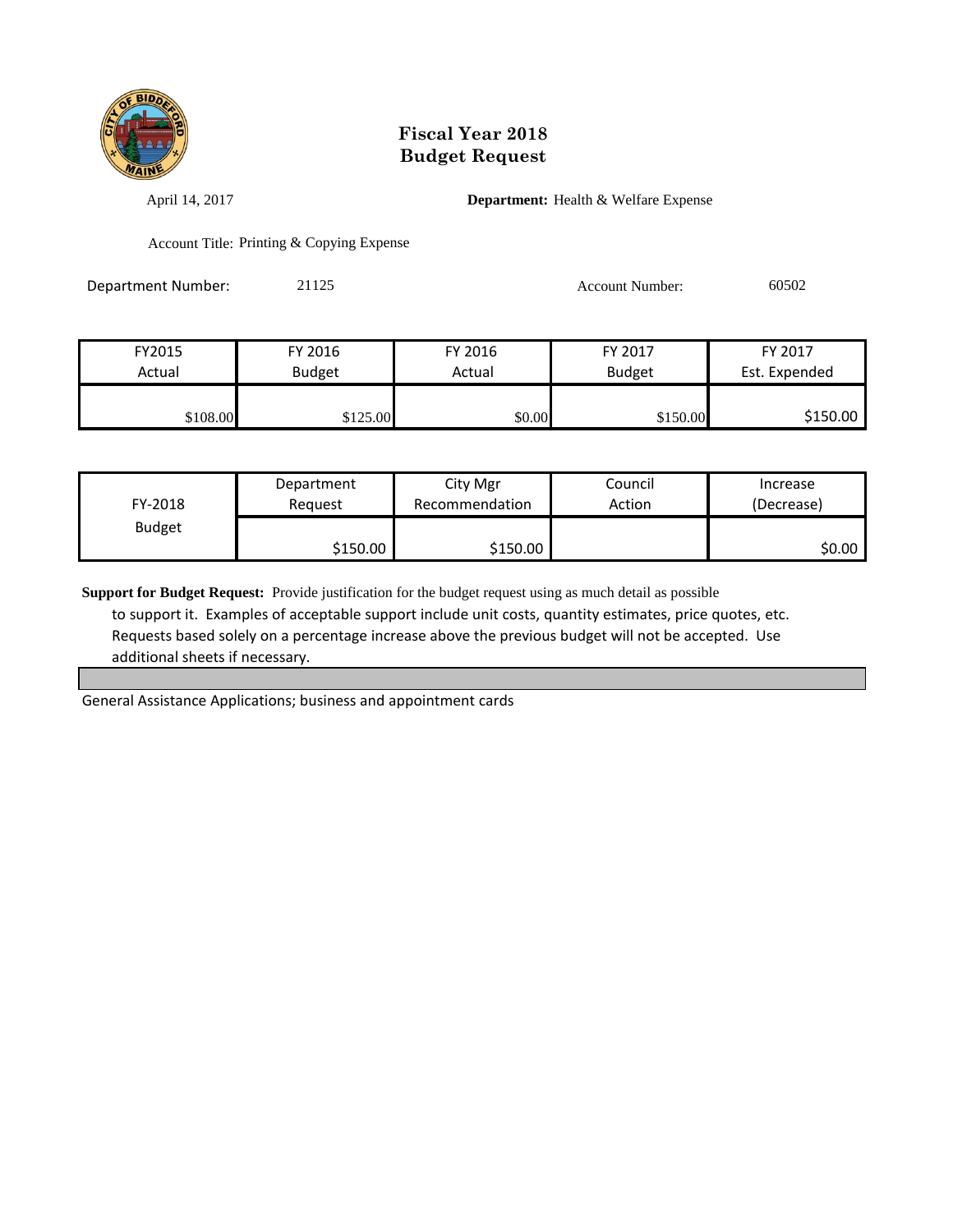

April 14, 2017 **Department:** Health & Welfare Expense

Account Title: G.A. Electricity Expense

Department Number: 21125 21125 Account Number: 60730

FY2015 FY 2016 FY 2016 FY 2017 FY 2017 Actual | Budget | Actual | Budget Est. Expended \$3,273.84 \$5,390.00 \$1,609.29 \$2,250.00 \$3,000.00

| FY-2018       | Department | City Mgr       | Council | Increase   |
|---------------|------------|----------------|---------|------------|
|               | Reauest    | Recommendation | Action  | (Decrease) |
| <b>Budget</b> | \$3,500.00 | \$3,500.00     |         | \$1,250.00 |

**Support for Budget Request:** Provide justification for the budget request using as much detail as possible to support it. Examples of acceptable support include unit costs, quantity estimates, price quotes, etc. Requests based solely on a percentage increase above the previous budget will not be accepted. Use additional sheets if necessary.

In general, household size of GA Clients is increasing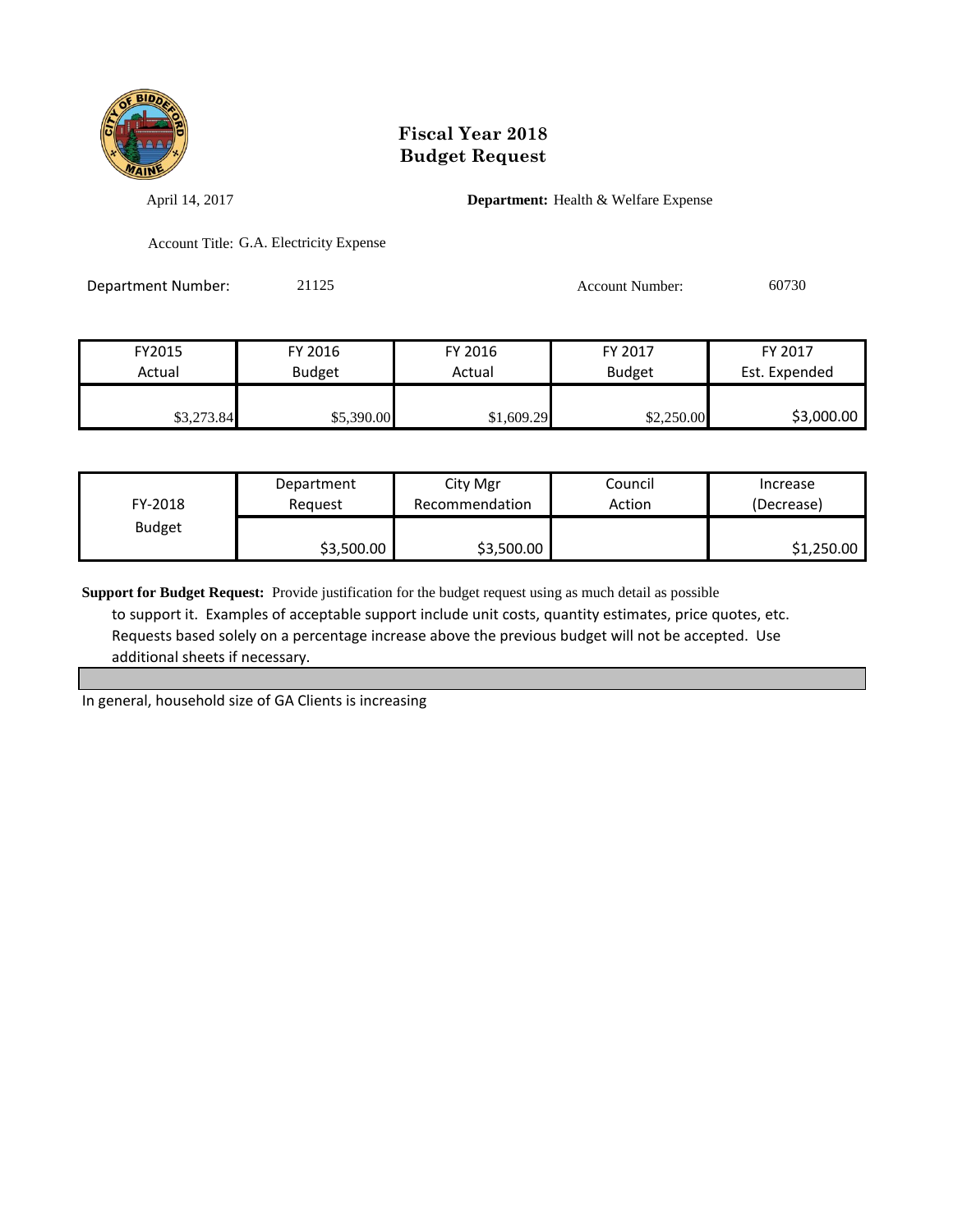

April 14, 2017 **Department:** Health & Welfare Expense

Account Title: G.A. Client Rent Expense

Department Number: 21125 21125 Account Number: 60731

| FY2015      | FY 2016       | FY 2016     | FY 2017       | FY 2017       |
|-------------|---------------|-------------|---------------|---------------|
| Actual      | <b>Budget</b> | Actual      | <b>Budget</b> | Est. Expended |
|             |               |             |               |               |
| \$77,989.35 | \$88,754.00   | \$82,889.81 | \$90,000.00   | \$85,000.00   |

| FY-2018       | Department  | City Mgr       | Council | Increase   |
|---------------|-------------|----------------|---------|------------|
|               | Reauest     | Recommendation | Action  | (Decrease) |
| <b>Budget</b> | \$90,000.00 | \$90,000.00    |         | SO.OO I    |

**Support for Budget Request:** Provide justification for the budget request using as much detail as possible to support it. Examples of acceptable support include unit costs, quantity estimates, price quotes, etc. Requests based solely on a percentage increase above the previous budget will not be accepted. Use additional sheets if necessary.

In general, household size of GA Clients has increased; and rental rates have also increased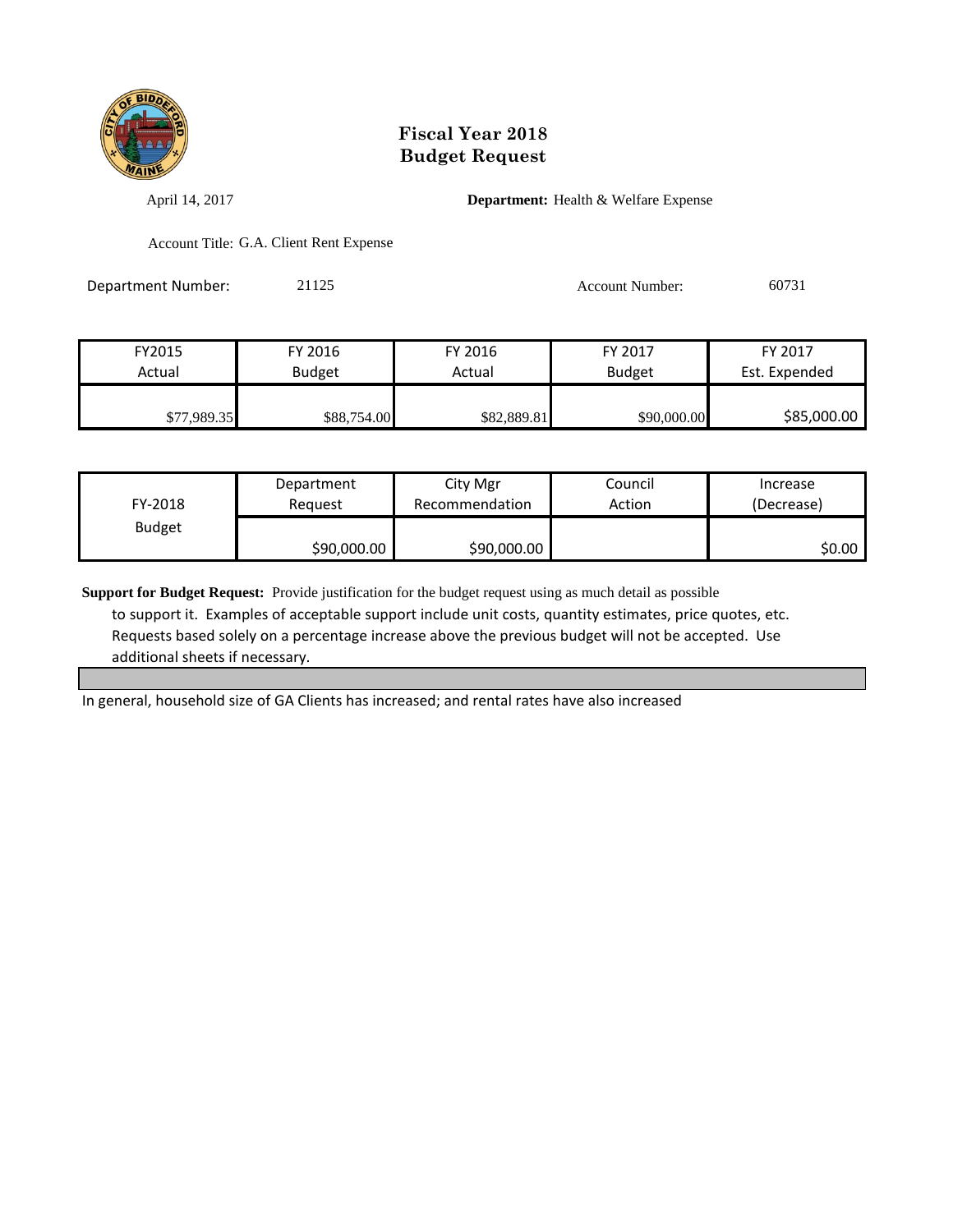

April 14, 2017 **Department:** Health & Welfare Expense

Account Title: G.A. Food/Grocery Expense

Department Number: 21125 21125 Account Number: 60732

| FY2015     | FY 2016       | FY 2016    | FY 2017       | FY 2017       |
|------------|---------------|------------|---------------|---------------|
| Actual     | <b>Budget</b> | Actual     | <b>Budget</b> | Est. Expended |
|            |               |            |               |               |
| \$1,490.23 | \$4,500.00    | \$1,583.78 | \$3,000.00    | \$4,000.00    |

| FY-2018       | Department | City Mgr       | Council | Increase   |
|---------------|------------|----------------|---------|------------|
|               | Reauest    | Recommendation | Action  | (Decrease) |
| <b>Budget</b> | \$4,500.00 | \$4,500.00     |         | \$1,500.00 |

**Support for Budget Request:** Provide justification for the budget request using as much detail as possible to support it. Examples of acceptable support include unit costs, quantity estimates, price quotes, etc. Requests based solely on a percentage increase above the previous budget will not be accepted. Use additional sheets if necessary.

Clients seeking food assistance seem to have larger families and are requesting increased benefits. Also, DHS now has caps on food supplements to applicants, so the City is required to pick up the slack.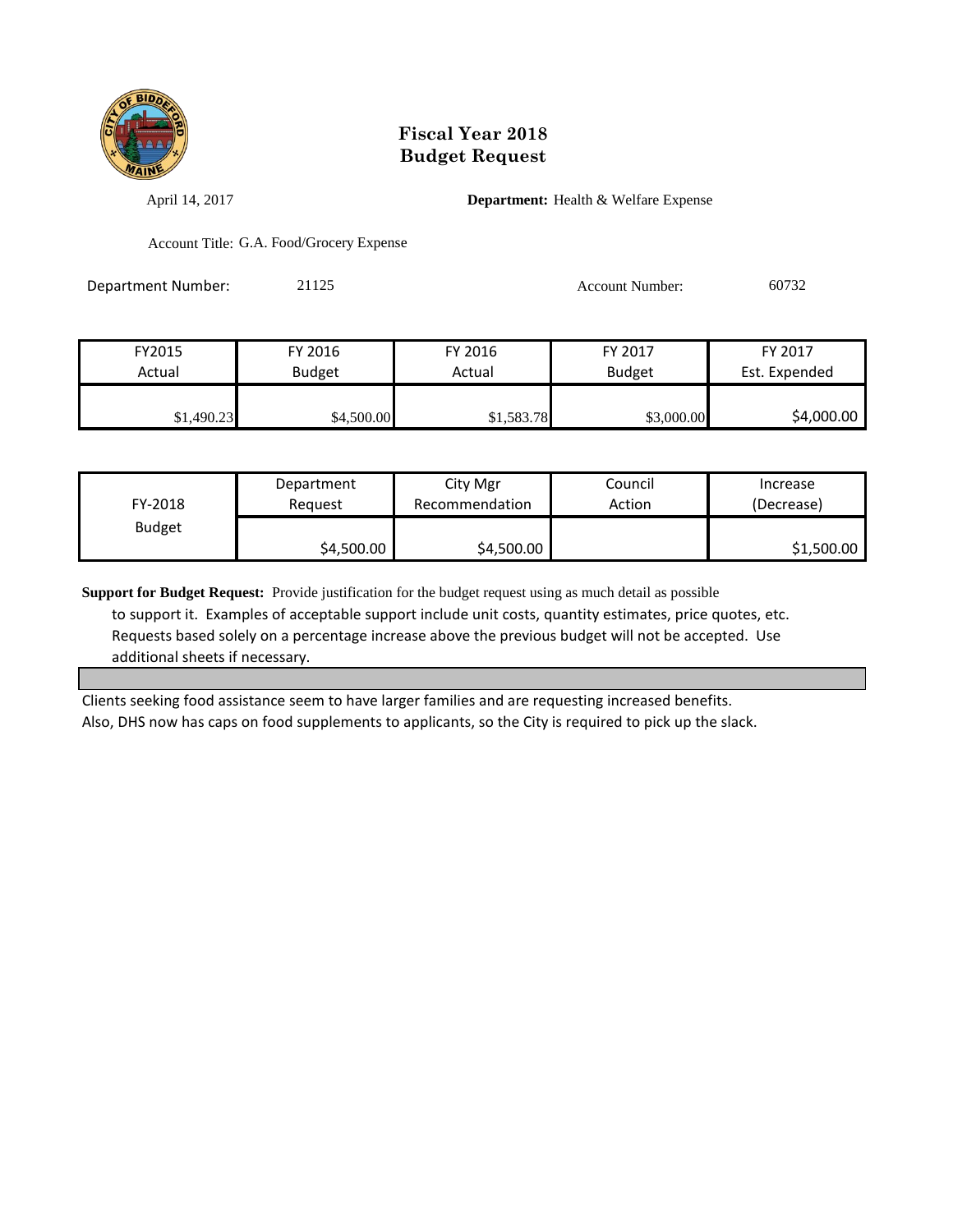

April 14, 2017 **Department:** Health & Welfare Expense

Account Title: G.A. Burials Expense

Department Number: 21125 21125 Account Number: 60734

| FY2015     | FY 2016       | FY 2016    | FY 2017       | FY 2017       |
|------------|---------------|------------|---------------|---------------|
| Actual     | <b>Budget</b> | Actual     | <b>Budget</b> | Est. Expended |
|            |               |            |               |               |
| \$5,249.92 | \$4,500.00    | \$6,756.68 | \$6,900.00    | \$8,500.00    |

| FY-2018       | Department | City Mgr       | Council | Increase   |
|---------------|------------|----------------|---------|------------|
|               | Reauest    | Recommendation | Action  | (Decrease) |
| <b>Budget</b> | \$8,500.00 | \$8,500.00     |         | \$1,600.00 |

**Support for Budget Request:** Provide justification for the budget request using as much detail as possible to support it. Examples of acceptable support include unit costs, quantity estimates, price quotes, etc. Requests based solely on a percentage increase above the previous budget will not be accepted. Use additional sheets if necessary.

There has been an unexplained increase in requests for assistance with burial costs over the past few years.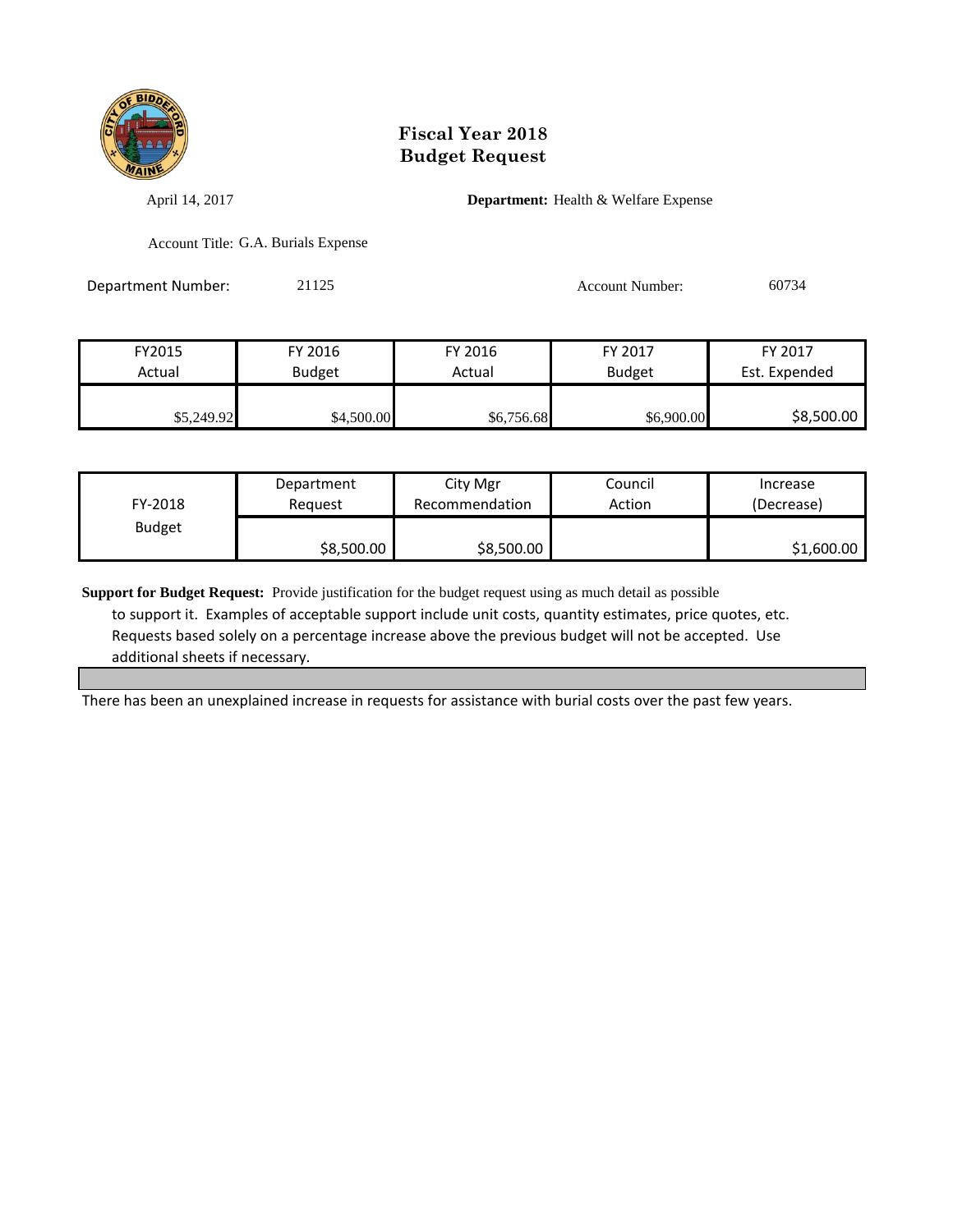

April 14, 2017 **Department:** Health & Welfare Expense

Account Title: G.A. Conveyance

Department Number: 21125 Account Number: 60736

| FY2015  | FY 2016       | FY 2016 | FY 2017       | FY 2017       |
|---------|---------------|---------|---------------|---------------|
| Actual  | <b>Budget</b> | Actual  | <b>Budget</b> | Est. Expended |
|         |               |         |               |               |
| \$68.00 | \$200.00      | \$45.00 | \$150.00      | \$50.00       |

| FY-2018       | Department | City Mgr       | Council | Increase   |
|---------------|------------|----------------|---------|------------|
|               | Reauest    | Recommendation | Action  | (Decrease) |
| <b>Budget</b> | \$50.00    | \$50.00        |         | (\$100.00) |

**Support for Budget Request:** Provide justification for the budget request using as much detail as possible to support it. Examples of acceptable support include unit costs, quantity estimates, price quotes, etc. Requests based solely on a percentage increase above the previous budget will not be accepted. Use additional sheets if necessary.

This account is rarely used for bus passes for working clients; and taxi service when needed.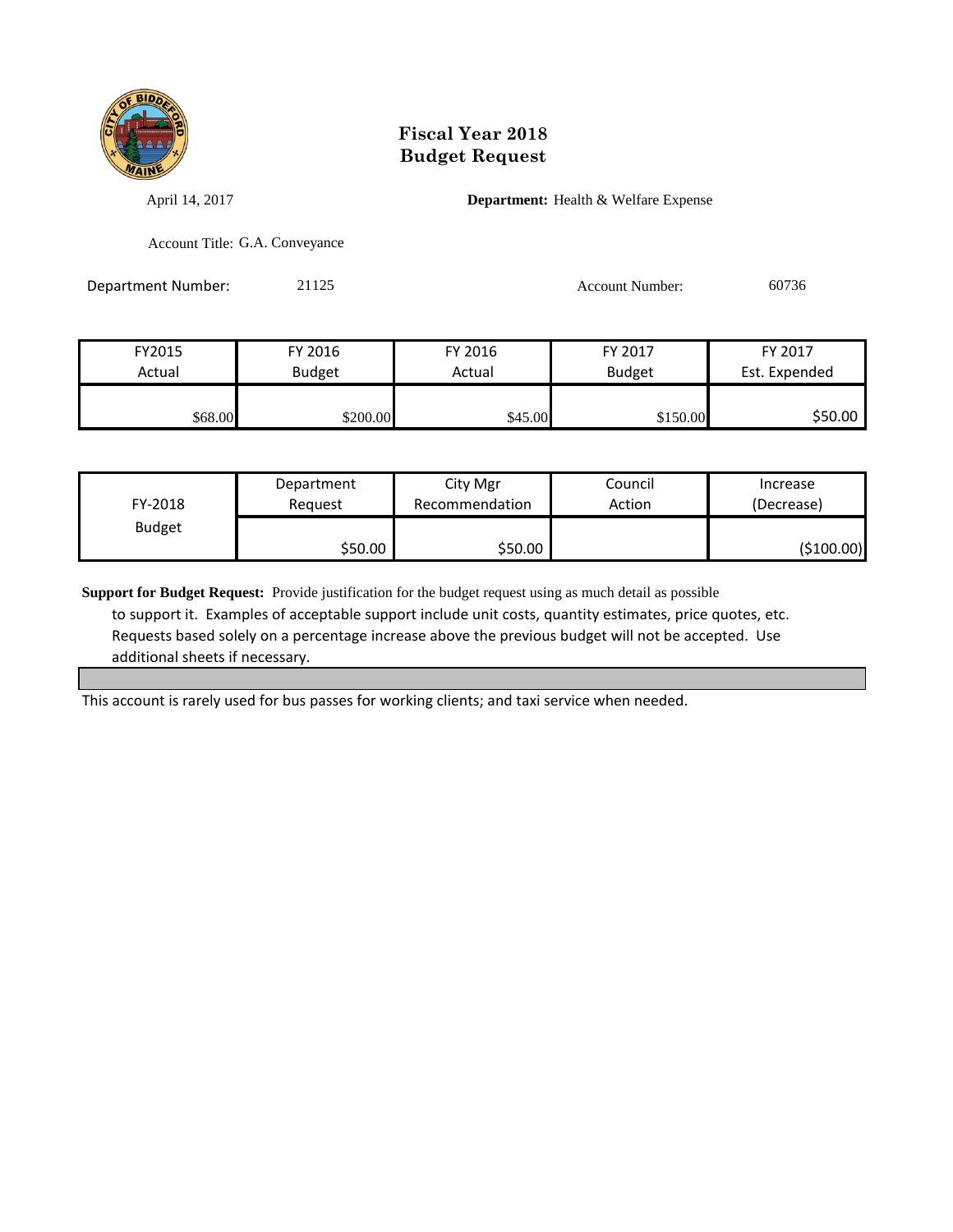

April 14, 2017 **Department:** Health & Welfare Expense

Account Title: G.A. Telephone Expense

Department Number: 21125 21125 Account Number: 60737

| FY2015 | FY 2016       | FY 2016 | FY 2017       | FY 2017       |
|--------|---------------|---------|---------------|---------------|
| Actual | <b>Budget</b> | Actual  | <b>Budget</b> | Est. Expended |
|        |               |         |               |               |
| \$0.00 | \$100.00      | \$0.00  | \$100.00      | \$0.00        |

| FY-2018       | Department | City Mgr       | Council | Increase    |
|---------------|------------|----------------|---------|-------------|
|               | Reauest    | Recommendation | Action  | (Decrease)  |
| <b>Budget</b> | \$0.00     |                |         | ( \$100.00] |

**Support for Budget Request:** Provide justification for the budget request using as much detail as possible to support it. Examples of acceptable support include unit costs, quantity estimates, price quotes, etc. Requests based solely on a percentage increase above the previous budget will not be accepted. Use additional sheets if necessary.

For GA purposes, telephone costs are considered a utility; therefore any costs (which are very rare) will be paid out of the GA Electricity (utility) budget line.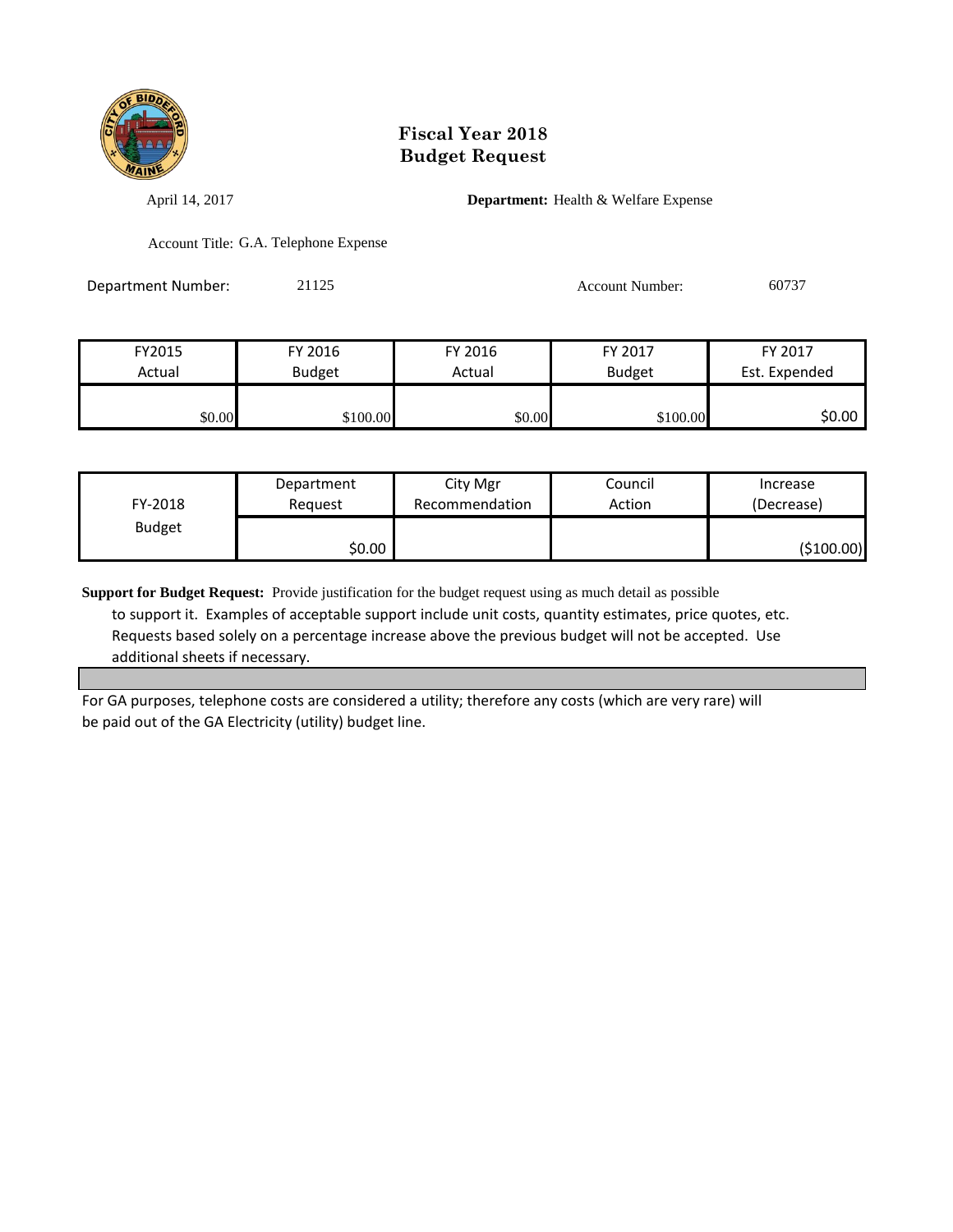

April 14, 2017 **Department:** Health & Welfare Expense

Account Title: G.A. Sewer User Fee Expense

Department Number: 21125 Account Number: 60738

| FY2015 | FY 2016       | FY 2016 | FY 2017       | FY 2017       |
|--------|---------------|---------|---------------|---------------|
| Actual | <b>Budget</b> | Actual  | <b>Budget</b> | Est. Expended |
|        |               |         |               |               |
| \$0.00 | \$75.00       | \$0.00  | \$75.00       | \$0.00        |

| FY-2018       | Department | City Mgr       | Council | Increase   |
|---------------|------------|----------------|---------|------------|
|               | Reauest    | Recommendation | Action  | (Decrease) |
| <b>Budget</b> | \$0.00     |                |         | (\$75.00)  |

**Support for Budget Request:** Provide justification for the budget request using as much detail as possible to support it. Examples of acceptable support include unit costs, quantity estimates, price quotes, etc. Requests based solely on a percentage increase above the previous budget will not be accepted. Use additional sheets if necessary.

The GA Program does not pay sewer bills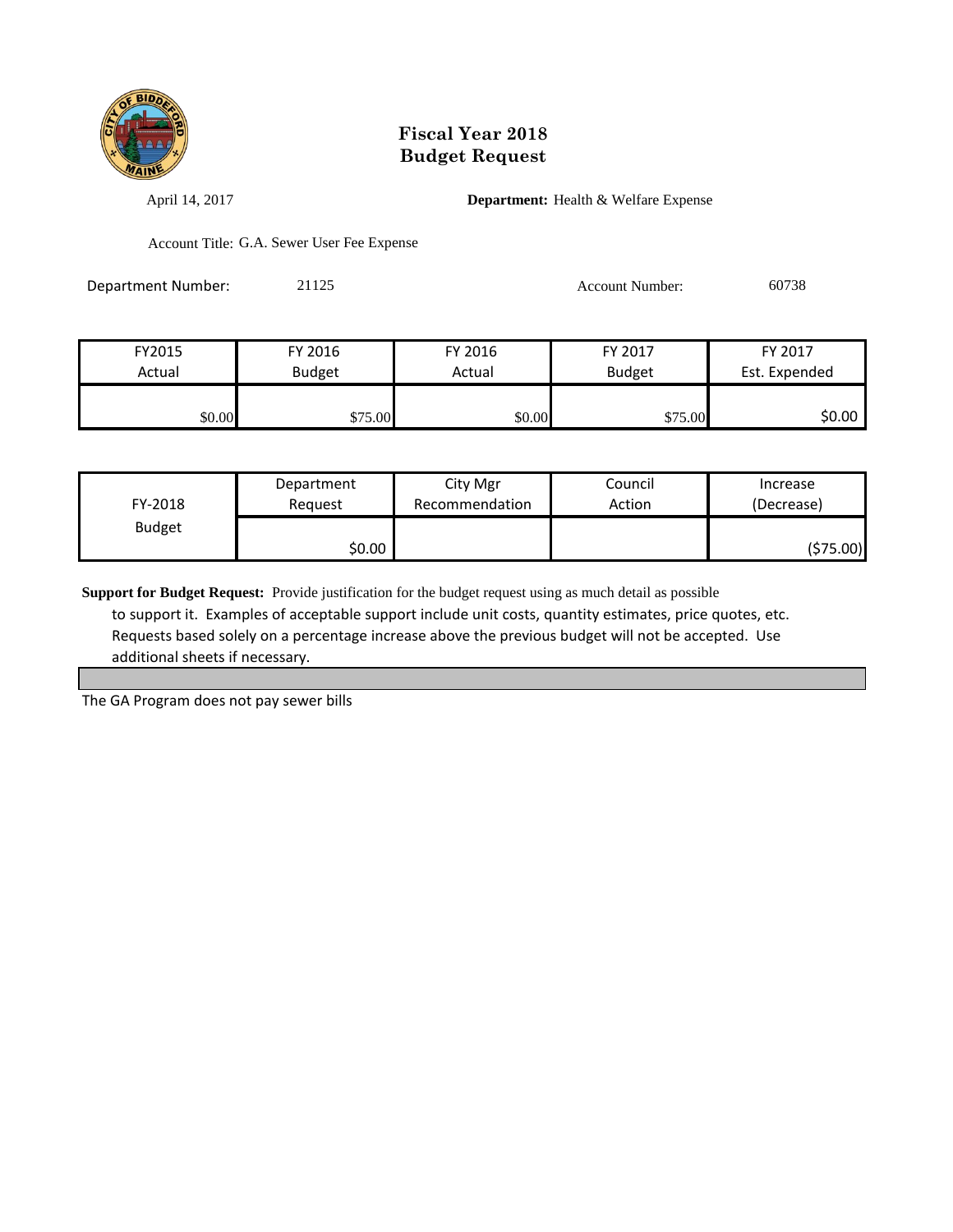

April 14, 2017 **Department:** Health & Welfare Expense

Account Title: G.A. Heating Fuel Expense

Department Number: 21125 21125 Account Number: 60739

| FY2015 | FY 2016       | FY 2016  | FY 2017       | FY 2017       |
|--------|---------------|----------|---------------|---------------|
| Actual | <b>Budget</b> | Actual   | <b>Budget</b> | Est. Expended |
|        |               |          |               |               |
| \$0.00 | \$1,500.00    | \$283.80 | \$1,000.00    | \$700.00      |

| FY-2018       | Department | City Mgr       | Council | Increase   |
|---------------|------------|----------------|---------|------------|
|               | Reauest    | Recommendation | Action  | (Decrease) |
| <b>Budget</b> | \$1,000.00 | \$1,000.00     |         | SO.OO I    |

**Support for Budget Request:** Provide justification for the budget request using as much detail as possible to support it. Examples of acceptable support include unit costs, quantity estimates, price quotes, etc. Requests based solely on a percentage increase above the previous budget will not be accepted. Use additional sheets if necessary.

Most applicants who seek assistance with fuel are over income and don't qualify for the GA program. In these cases, folks are often assisted through ough other fuel assistance programs. However, funds need to be available for those applicants who do qualify for the GA program and seek fuel assistance.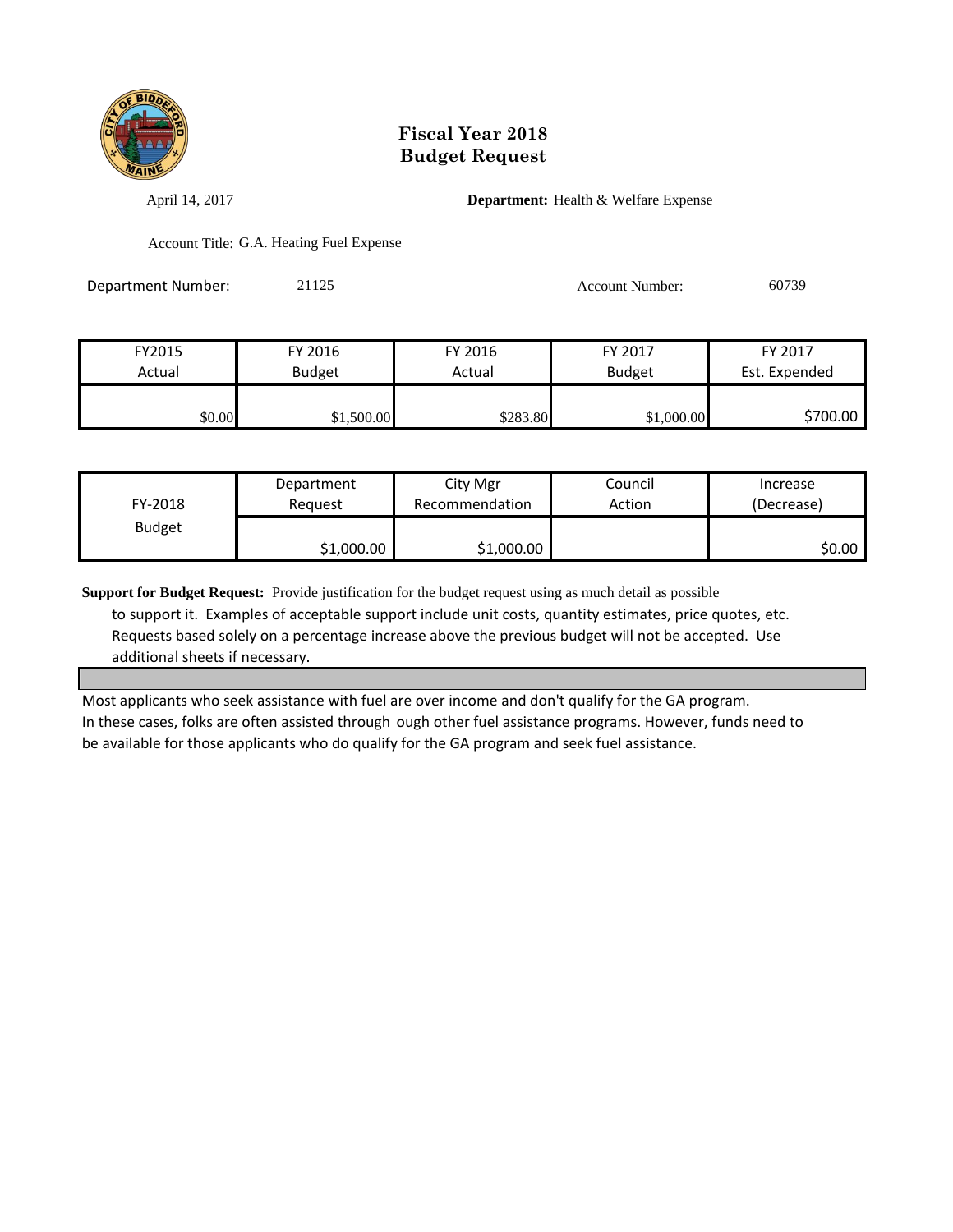

April 14, 2017 **Department:** Health & Welfare Expense

Account Title: G.A. Bottled Gas Expense

Department Number: 21125 21125 Account Number: 60740

| FY2015 | FY 2016       | FY 2016 | FY 2017       | FY 2017       |
|--------|---------------|---------|---------------|---------------|
| Actual | <b>Budget</b> | Actual  | <b>Budget</b> | Est. Expended |
|        |               |         |               |               |
| \$0.00 | \$200.00      | \$0.00  | \$200.00      | \$0.00        |

| FY-2018       | Department | City Mgr       | Council | Increase   |
|---------------|------------|----------------|---------|------------|
|               | Reguest    | Recommendation | Action  | (Decrease) |
| <b>Budget</b> | \$0.00     |                |         | (\$200.00) |

**Support for Budget Request:** Provide justification for the budget request using as much detail as possible to support it. Examples of acceptable support include unit costs, quantity estimates, price quotes, etc. Requests based solely on a percentage increase above the previous budget will not be accepted. Use additional sheets if necessary.

This account is not used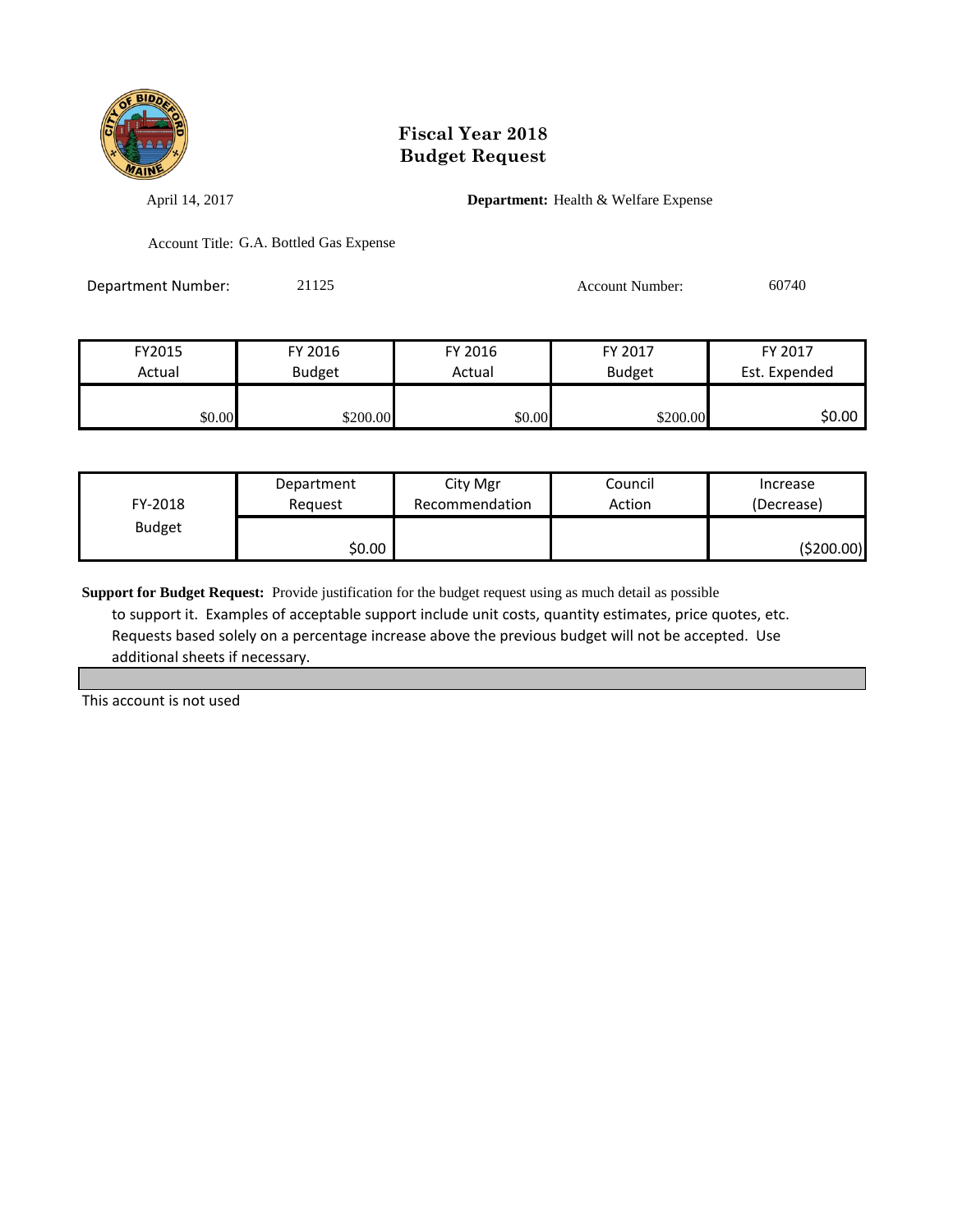

April 14, 2017 **Department:** Health & Welfare Expense

Account Title: G.A. Miscellaneous Expense

Department Number: 21125 21125 Account Number: 60741

| FY2015  | FY 2016       | FY 2016  | FY 2017       | FY 2017       |
|---------|---------------|----------|---------------|---------------|
| Actual  | <b>Budget</b> | Actual   | <b>Budget</b> | Est. Expended |
|         |               |          |               |               |
| \$45.52 | \$205.00      | \$260.50 | \$800.00      | \$1,500.00    |

| FY-2018       | Department | City Mgr       | Council | Increase   |
|---------------|------------|----------------|---------|------------|
|               | Reauest    | Recommendation | Action  | (Decrease) |
| <b>Budget</b> | \$2,500.00 | \$2,500.00     |         | \$1,700.00 |

**Support for Budget Request:** Provide justification for the budget request using as much detail as possible to support it. Examples of acceptable support include unit costs, quantity estimates, price quotes, etc. Requests based solely on a percentage increase above the previous budget will not be accepted. Use additional sheets if necessary.

This account is primarily used to pay for Interpreters. The GA Office has seen a substantive increase in the number of applicants who are required to have Interpreters. (Interpreters are provided through Catholic Charities and cost \$50 an hour. This fee is not reimbursable.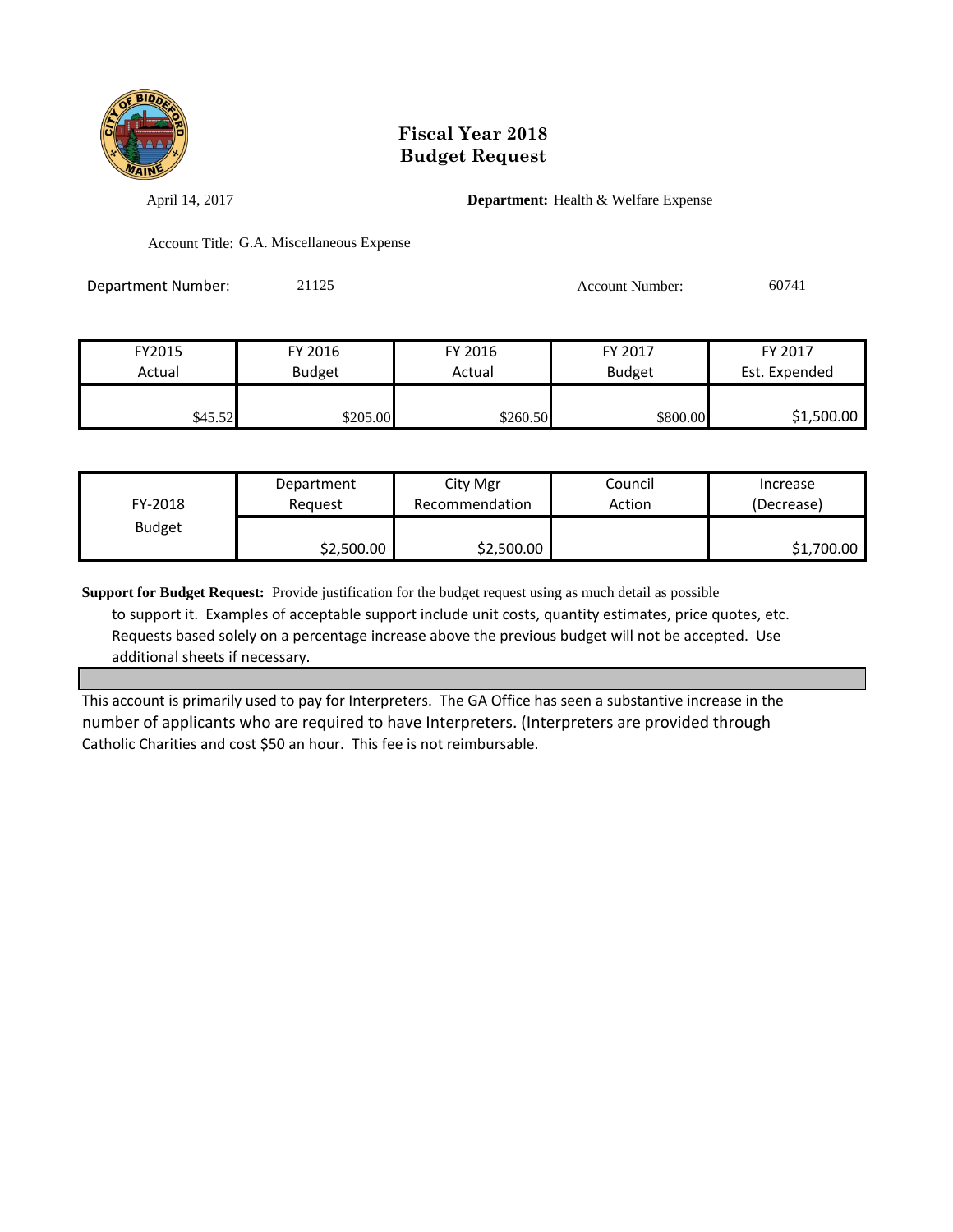

April 14, 2017 **Department:** Health & Welfare Expense

Account Title: G.A. Water Expense

Department Number: 21125 Account Number: 60742

| FY2015 | FY 2016       | FY 2016 | FY 2017       | FY 2017       |
|--------|---------------|---------|---------------|---------------|
| Actual | <b>Budget</b> | Actual  | <b>Budget</b> | Est. Expended |
|        |               |         |               |               |
| \$0.00 | \$75.00       | \$0.00  | \$75.00       | \$0.00        |

| FY-2018       | Department | City Mgr       | Council | Increase   |
|---------------|------------|----------------|---------|------------|
|               | Reauest    | Recommendation | Action  | (Decrease) |
| <b>Budget</b> | \$0.00     |                |         | (\$75.00)  |

**Support for Budget Request:** Provide justification for the budget request using as much detail as possible to support it. Examples of acceptable support include unit costs, quantity estimates, price quotes, etc. Requests based solely on a percentage increase above the previous budget will not be accepted. Use additional sheets if necessary.

This account is not used